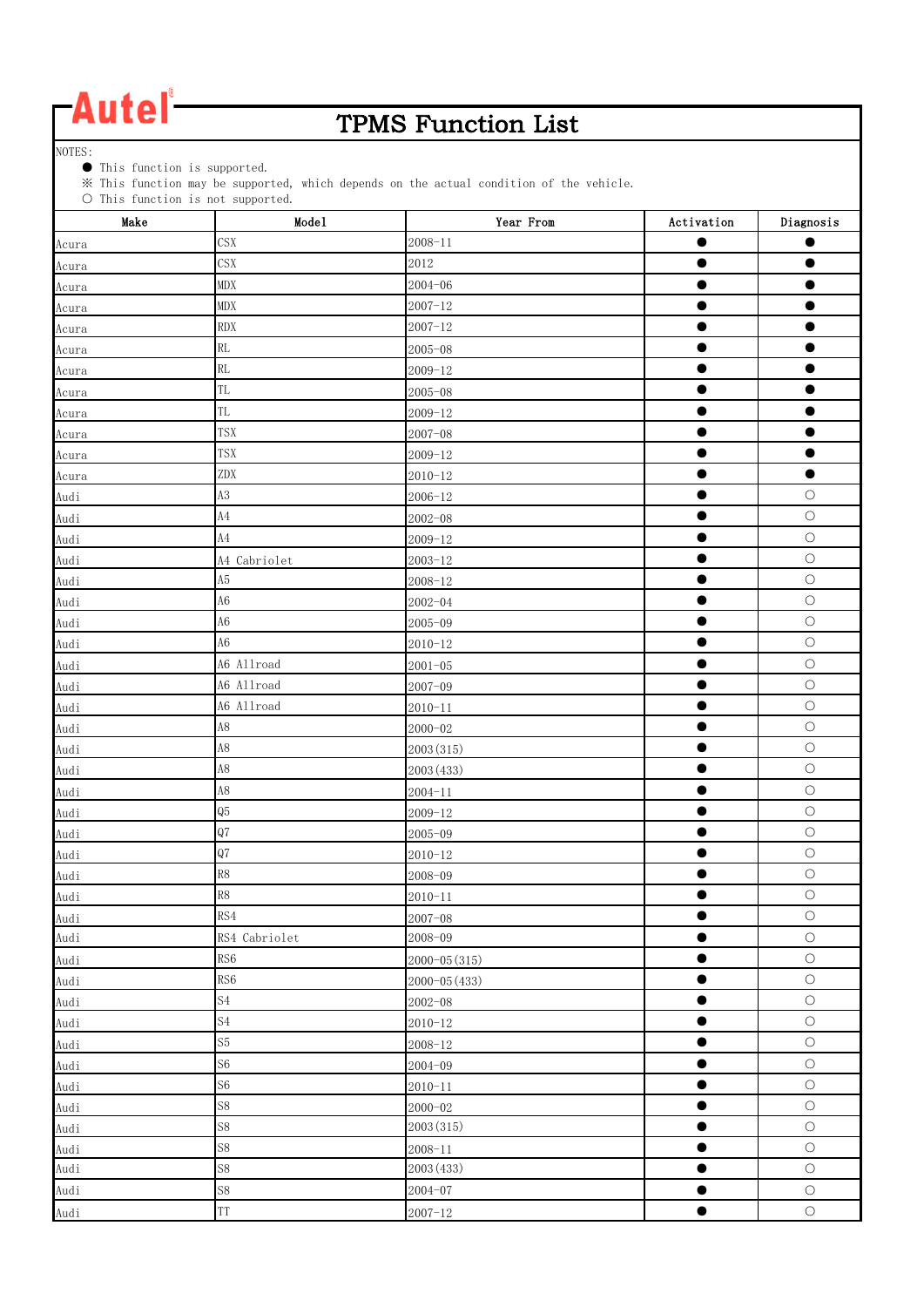### TPMS Function List

NOTES:

● This function is supported.

※ This function may be supported, which depends on the actual condition of the vehicle.

| $\cup$ inis function is not supported.<br>Make | Mode1               | Year From     | Activation | Diagnosis  |
|------------------------------------------------|---------------------|---------------|------------|------------|
| Bentley                                        | Azure               | $2007 - 09$   |            | $\circ$    |
| Bentley                                        | Continental GT      | $2003 - 04$   |            | $\bigcirc$ |
| Bentley                                        | Continental GT      | $2006 - 11$   |            | $\bigcirc$ |
| Bentley                                        | Continental GT(614) | 2005 (Early)  |            | $\bigcirc$ |
| Bentley                                        | Continental GT(614) | 2005 (Late)   | ●          | $\bigcirc$ |
| Bentley                                        | Flying Spur         | $2005 - 10$   | $\bullet$  | $\bigcirc$ |
| Bentley                                        | Mulsanne            | $2011 - 12$   |            | $\bigcirc$ |
| <b>BMW</b>                                     | 1 Series            | $2007 - 10$   |            | $\bigcirc$ |
| <b>BMW</b>                                     | 1 Series            | $2011 - 12$   | $\bullet$  | $\circ$    |
| <b>BMW</b>                                     | 1 Series            | 2011 (Early)  |            | $\circ$    |
| <b>BMW</b>                                     | 3 Series            | 1999          |            | $\bigcirc$ |
| <b>BMW</b>                                     | 3 Series            | 2000-02 (315) |            | $\bigcirc$ |
| <b>BMW</b>                                     | 3 Series            | 2000-02 (433) |            | $\bigcirc$ |
| <b>BMW</b>                                     | 3 Series            | $2003 - 06$   |            | $\circ$    |
| <b>BMW</b>                                     | 3 Series            | $2007 - 09$   | $\bullet$  | $\bigcirc$ |
| <b>BMW</b>                                     | 3 Series            | $2010 - 12$   | $\bullet$  | $\bigcirc$ |
| <b>BMW</b>                                     | 5 Series            | $2000 - 01$   |            | $\circ$    |
| <b>BMW</b>                                     | 5 Series            | 2002(315)     | ●          | $\bigcirc$ |
| <b>BMW</b>                                     | 5 Series            | 2002 (433)    |            | $\bigcirc$ |
| <b>BMW</b>                                     | 5 Series            | $2003 - 05$   | $\bullet$  | $\bigcirc$ |
| <b>BMW</b>                                     | 5 Series            | $2006 - 10$   |            | $\bigcirc$ |
| <b>BMW</b>                                     | 5 Series            | $2011 - 12$   | 0          | $\bigcirc$ |
| <b>BMW</b>                                     | 5 Series            | 2011 (Early)  |            | $\bigcirc$ |
| <b>BMW</b>                                     | 6 Series            | $2006 - 10$   | $\bullet$  | $\bigcirc$ |
| <b>BMW</b>                                     | 6 Series            | $2011 - 12$   |            | $\bigcirc$ |
| <b>BMW</b>                                     | 7 Series            | 2000-01 (315) |            | $\bigcirc$ |
| <b>BMW</b>                                     | 7 Series            | 2000-01 (433) |            | $\bigcirc$ |
| <b>BMW</b>                                     | 7 Series            | $2002 - 05$   | ●          | $\bigcirc$ |
| <b>BMW</b>                                     | 7 Series            | 2006-09       | ●          | $\bigcirc$ |
| <b>BMW</b>                                     | 7 Series            | $2010 - 12$   |            | $\bigcirc$ |
| <b>BMW</b>                                     | Alpina              | $2004 - 08$   | œ          | $\bigcirc$ |
| <b>BMW</b>                                     | M5                  | $2006 - 10$   |            | $\bigcirc$ |
| <b>BMW</b>                                     | M <sub>5</sub>      | $2011 - 12$   | ●          | $\bigcirc$ |
| <b>BMW</b>                                     | M5                  | 2011 (Early)  |            | $\bigcirc$ |
| <b>BMW</b>                                     | M <sub>6</sub>      | $2006 - 10$   | $\bullet$  | $\bigcirc$ |
| <b>BMW</b>                                     | M <sub>6</sub>      | $2011 - 12$   | $\bullet$  | $\circ$    |
| <b>BMW</b>                                     | M6                  | 2011 (Early)  | $\bullet$  | $\bigcirc$ |
| <b>BMW</b>                                     | X1                  | 2012          | $\bullet$  | $\bigcirc$ |
| <b>BMW</b>                                     | X3                  | $2006 - 10$   | $\bullet$  | $\bigcirc$ |
| <b>BMW</b>                                     | X3                  | $2011 - 12$   | $\bullet$  | $\bigcirc$ |
| <b>BMW</b>                                     | $\rm X3$            | 2011 (Early)  | $\bullet$  | $\bigcirc$ |
| <b>BMW</b>                                     | $\rm X5$            | $2000 - 05$   |            | $\bigcirc$ |
| <b>BMW</b>                                     | X5                  | $2006 - 10$   | $\bullet$  | $\bigcirc$ |
| <b>BMW</b>                                     | X5                  | $2011 - 12$   | $\bullet$  | $\circ$    |
| <b>BMW</b>                                     | X5                  | 2011 (Early)  | 0          | $\bigcirc$ |
| <b>BMW</b>                                     | $\rm X6$            | $2008 - 10$   |            | $\bigcirc$ |
| <b>BMW</b>                                     | X <sub>6</sub>      | $2011 - 12$   | $\bullet$  | $\bigcirc$ |
|                                                |                     |               |            |            |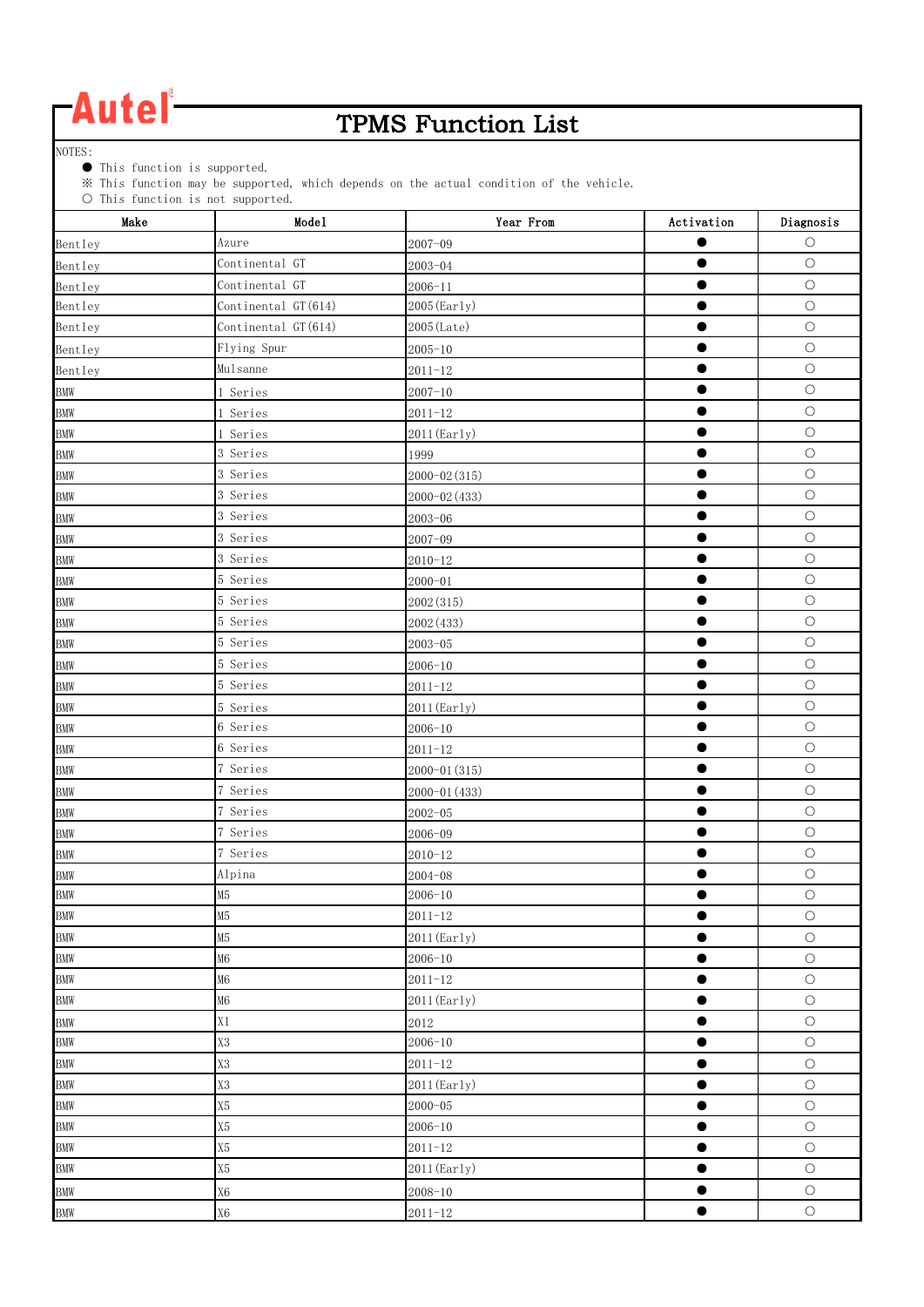### TPMS Function List

NOTES:

● This function is supported.

※ This function may be supported, which depends on the actual condition of the vehicle.

| $\cup$ Inis function is not supported.<br>Make | Mode1          | Year From        | Activation | Diagnosis  |
|------------------------------------------------|----------------|------------------|------------|------------|
| <b>BMW</b>                                     | X <sub>6</sub> | $2011$ (Early)   |            | $\circ$    |
| <b>BMW</b>                                     | Z Series       | $2006 - 10$      | ●          | $\bigcirc$ |
| <b>BMW</b>                                     | Z Series       | $2011 - 12$      |            | $\bigcirc$ |
| <b>BMW</b>                                     | Z Series       | 2011 (Early)     |            | $\bigcirc$ |
| Buick                                          | Allure         | 2007             |            | O          |
| Buick                                          | Allure         | 2008             |            | O          |
| Buick                                          | Allure         | 2009             |            |            |
| Buick                                          | Allure         | $2010 - 11$      | $\bullet$  | $\bigcirc$ |
| Buick                                          | Enclave        | 2008             | $\bullet$  | $\bullet$  |
| Buick                                          | Enclave        | $2009 - 12$      | $\bullet$  | $\bullet$  |
| Buick                                          | LaCrosse       | $2007 - 08$      |            |            |
| Buick                                          | LaCrosse       | 2009             | $\bullet$  | $\bullet$  |
| Buick                                          | LaCrosse       | $2010 - 12$      |            | $\bigcirc$ |
| Buick                                          | LeSabre        | 2007             | $\bullet$  | $\bigcirc$ |
| Buick                                          | Lucerne        | 2007             |            | $\bullet$  |
| Buick                                          | Lucerne        | 2008             | $\bullet$  | $\bullet$  |
| Buick                                          | Lucerne        | 2009             |            | $\bullet$  |
| Buick                                          | Lucerne        | 2010             |            | $\bigcirc$ |
| Buick                                          | Rainier        | 2007             |            | $\bullet$  |
| Buick                                          | Rainier        | 2006 (315)       | $\bullet$  | $\bigcirc$ |
| Buick                                          | Rainier        | 2006 (433)       | $\bullet$  | $\bigcirc$ |
| Buick                                          | Regal          | 2011             | $\bullet$  | $\bigcirc$ |
| Buick                                          | Regal          | 2012             | $\bullet$  | $\bigcirc$ |
| Buick                                          | Verano         | 2012             | $\bullet$  | $\circ$    |
| Cadillac                                       | <b>CTS</b>     | $2004 - 05$      | $\bullet$  | $\bigcirc$ |
| Cadillac                                       | <b>CTS</b>     | 2006             |            | O          |
| Cadillac                                       | <b>CTS</b>     | 2007             | ●          |            |
| Cadillac                                       | <b>CTS</b>     | 2008             | 0          | ●          |
| Cadillac                                       | <b>CTS</b>     | $2009 - 11$      | Œ          | $\bullet$  |
| Cadillac                                       | <b>CTS</b>     | 2012             | O          | $\bigcirc$ |
| Cadillac                                       | $CTS-V$        | $2009 - 12$      | $\bullet$  | $\bigcirc$ |
| Cadillac                                       | Deville        | $2001 - 03$      |            |            |
| Cadillac                                       | Deville        | 2004             | $\bullet$  | $\bullet$  |
| Cadillac                                       | Deville        | 2005             |            | $\bullet$  |
| Cadillac                                       | <b>DTS</b>     | 2006             | $\bullet$  | $\bigcirc$ |
| Cadillac                                       | <b>DTS</b>     | 2007             | ●          | $\bullet$  |
| Cadillac                                       | <b>DTS</b>     | 2008             | 0          | $\bullet$  |
| Cadillac                                       | <b>DTS</b>     | $2009 - 11$      | œ          | $\bullet$  |
| Cadillac                                       | Escalade       | 2004             | ●          | $\bullet$  |
| Cadillac                                       | Escalade       | $2005 - 06$      |            | 0          |
| Cadillac                                       | Escalade       | $2007$ (clampin) | $\bullet$  | $\bullet$  |
| Cadillac                                       | Escalade       | $2007$ (snapin)  | $\bullet$  | $\bullet$  |
| Cadillac                                       | Escalade       | 2008             | $\bullet$  | $\bullet$  |
| Cadillac                                       | Escalade       | $2009 - 11$      | $\bullet$  | $\bullet$  |
| Cadillac                                       | Escalade       | 2012             |            | $\bigcirc$ |
| Cadillac                                       | Seville        | $2001 - 03$      | œ          |            |
|                                                | Seville        | 2004             | $\bullet$  | $\bullet$  |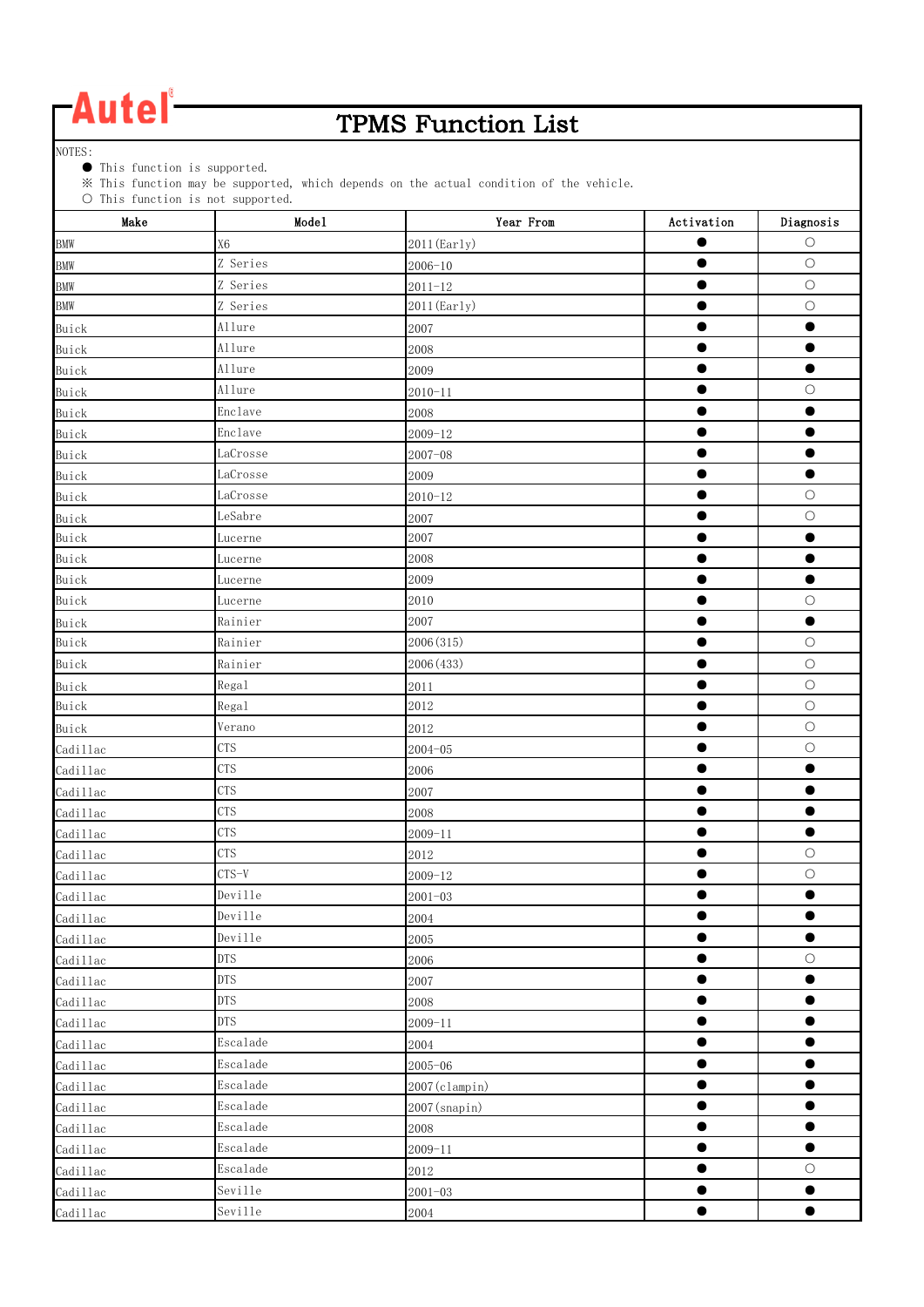### TPMS Function List

NOTES:

● This function is supported.

※ This function may be supported, which depends on the actual condition of the vehicle.

| Make      | $\cup$ THIS TUNCTION IS NOT Supported.<br>Mode1 | Year From        | Activation | Diagnosis  |
|-----------|-------------------------------------------------|------------------|------------|------------|
| Cadillac  | <b>SRX</b>                                      | $2004 - 06$      |            |            |
| Cadillac  | <b>SRX</b>                                      | $2007 - 08$      |            |            |
| Cadillac  | <b>SRX</b>                                      | 2009             |            |            |
| Cadillac  | <b>SRX</b>                                      | $2010 - 11$      |            | $\bigcirc$ |
| Cadillac  | <b>SRX</b>                                      | 2012             |            | $\circ$    |
| Cadillac  | <b>STS</b>                                      | $2005 - 07$      |            |            |
| Cadillac  | <b>STS</b>                                      | $2010 - 11$      |            |            |
| Cadillac  | <b>STS</b>                                      | 2008             |            |            |
| Cadillac  | <b>STS</b>                                      | 2009(clamp in)   | $\bullet$  | $\bullet$  |
| Cadillac  | <b>STS</b>                                      | $2009$ (snap in) | ●          | $\bullet$  |
| Cadillac  | <b>XLR</b>                                      | $2004 - 05$      |            | $\bigcirc$ |
| Cadillac  | <b>XLR</b>                                      | $2006 - 09$      | -          | $\bullet$  |
| Cadillac  | <b>XLR</b>                                      | $2010 - 11$      | ●          | $\bigcirc$ |
| Chevrolet | Avalanche                                       | 2004             | ●          | $\bigcirc$ |
| Chevrolet | Avalanche                                       | $2005 - 06$      |            | $\bigcirc$ |
| Chevrolet | Avalanche                                       | 2007(clamp in)   | ●          |            |
| Chevrolet | Avalanche                                       | $2007$ (snap in) |            |            |
| Chevrolet | Avalanche                                       | 2008             |            |            |
| Chevrolet | Avalanche                                       | $2009 - 11$      |            |            |
| Chevrolet | Avalanche                                       | 2012             |            | $\bigcirc$ |
| Chevrolet | Aveo                                            | 2007             |            | $\bigcirc$ |
| Chevrolet | Aveo                                            | $2008 - 11$      |            | $\bullet$  |
| Chevrolet | Camaro                                          | 2010             |            | $\bullet$  |
| Chevrolet | Camaro                                          | 2011             |            | $\circ$    |
| Chevrolet | Camaro                                          | 2012             |            | $\bigcirc$ |
| Chevrolet | Camaro ZL1                                      | 2012             |            | $\bigcirc$ |
| Chevrolet | Cobalt                                          | 2008(clamp in)   |            |            |
| Chevrolet | Cobalt                                          | 2009(c1amp in)   |            |            |
| Chevrolet | Cobalt                                          | 2008(snap in)    |            |            |
| Chevrolet | Cobalt                                          | $2009$ (snap in) | 0          |            |
| Chevrolet | Cobalt                                          | 2010             |            |            |
| Chevrolet | $\cosh 1t$                                      | $2011 - 12$      | ●          | $\circ$    |
| Chevrolet | Colorado                                        | $2007 - 10$      | ●          | $\bullet$  |
| Chevrolet | Colorado                                        | $2011\,$         |            |            |
| Chevrolet | Colorado                                        | 2012             | -          | $\bigcirc$ |
| Chevrolet | Corvette                                        | $1997 - 00$      | $\bullet$  | $\bigcirc$ |
| Chevrolet | Corvette                                        | $2001 - 02$      |            | ●          |
| Chevrolet | Corvette                                        | 2003-04          |            |            |
| Chevrolet | Corvette                                        | 2005             |            | $\circ$    |
| Chevrolet | Corvette                                        | $2006 - 09$      |            |            |
| Chevrolet | Corvette                                        | $2010 - 11$      | 0          | $\bullet$  |
| Chevrolet | Corvette                                        | 2012             | $\bullet$  | $\bigcirc$ |
| Chevrolet | Corvette C5                                     | $2001 - 02$      | $\bullet$  | $\bigcirc$ |
| Chevrolet | Corvette C5                                     | 2003-04          | $\bullet$  | $\bigcirc$ |
| Chevrolet | Corvette C6                                     | $2005 - 09$      | 0          | $\bigcirc$ |
| Chevrolet | Corvette Z06                                    | $2001 - 02$      |            | $\bigcirc$ |
| Chevrolet | Corvette Z06                                    | $2003 - 04$      | $\bullet$  | $\bigcirc$ |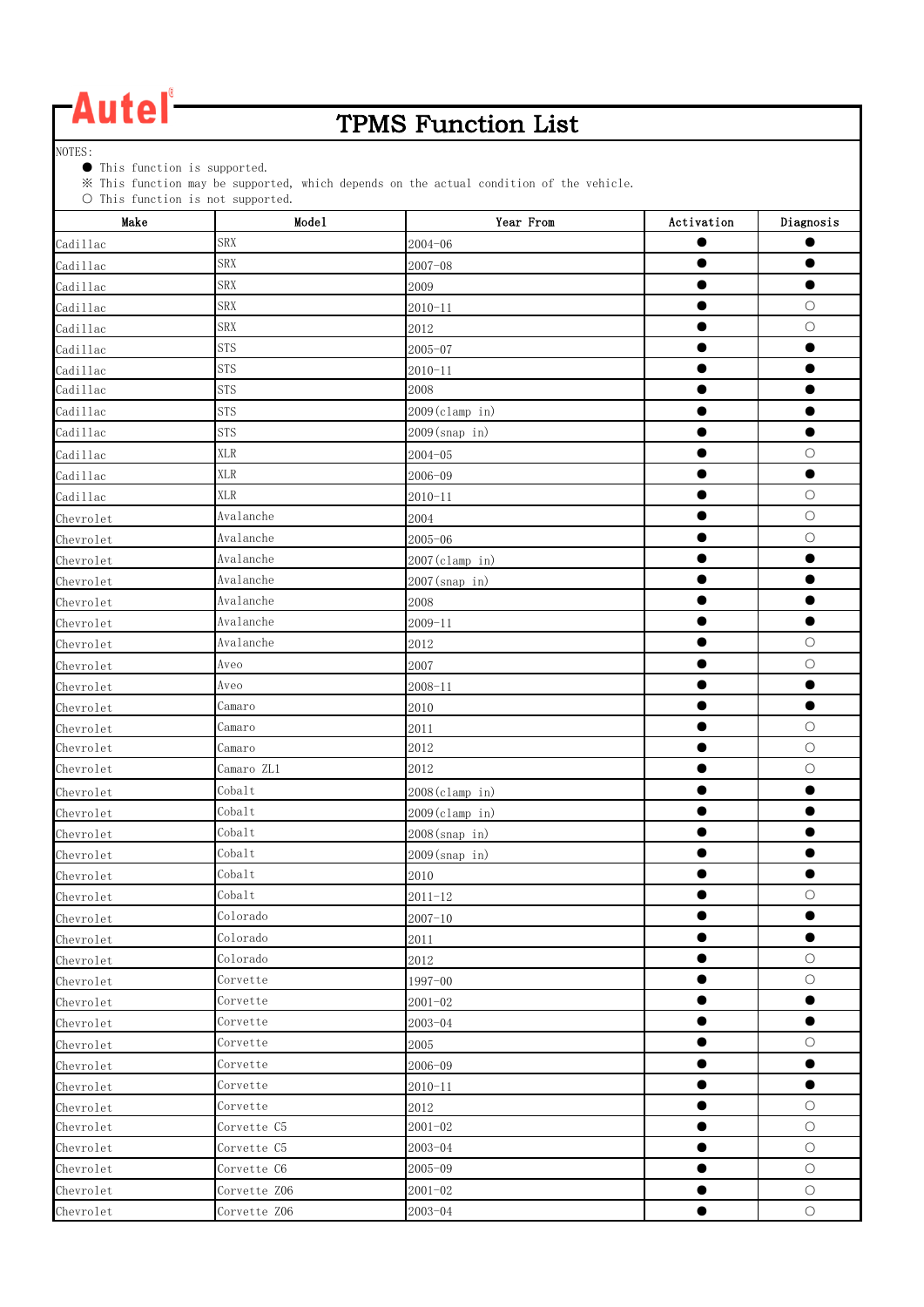### TPMS Function List

NOTES:

● This function is supported.

※ This function may be supported, which depends on the actual condition of the vehicle.

| Make      | $\circ$ into function is not supported.<br>Mode1 | Year From          | Activation | Diagnosis  |
|-----------|--------------------------------------------------|--------------------|------------|------------|
| Chevrolet | Corvette Z06                                     | $2005 - 09$        | $\bullet$  | $\bigcirc$ |
| Chevrolet | Corvette Z06                                     | $2010 - 11$        | $\bullet$  | $\circ$    |
| Chevrolet | Corvette Z06                                     | 2012               | ●          | $\circ$    |
| Chevrolet | Cruze                                            | 2011               |            | $\bigcirc$ |
| Chevrolet | Cruze                                            | 2012               |            | $\bigcirc$ |
| Chevrolet | Equinox                                          | 2007               |            |            |
| Chevrolet | Equinox                                          | 2008               |            |            |
| Chevrolet | Equinox                                          | 2009               |            |            |
| Chevrolet | Equinox                                          | $2010 - 11$        | $\bullet$  | $\bullet$  |
| Chevrolet | Equinox                                          | 2012               |            | $\bigcirc$ |
| Chevrolet | Express Series                                   | 2008               |            |            |
| Chevrolet | Express Series                                   | 2009               |            |            |
| Chevrolet | Express Series                                   | $2010 - 11$        |            | $\bullet$  |
| Chevrolet | Express Series                                   | 2012               |            | $\bigcirc$ |
| Chevrolet | G Series                                         | $2008 - 11$        |            | $\bigcirc$ |
| Chevrolet | <b>HHR</b>                                       | 2008               |            |            |
| Chevrolet | <b>HHR</b>                                       | $2009$ (clamp in)  |            |            |
| Chevrolet | <b>HHR</b>                                       | 2009(snap in)      |            |            |
| Chevrolet | <b>HHR</b>                                       | $2010 - 11$        |            |            |
| Chevrolet | Impala                                           | 2006               |            |            |
| Chevrolet | Impala                                           | 2007 (clamp in)    | $\bullet$  |            |
| Chevrolet | Impala                                           | $2007$ (snap in)   | $\bullet$  | ●          |
| Chevrolet | Impala                                           | 2008               |            |            |
| Chevrolet | Impala                                           | $2009 - 11$        |            | ●          |
| Chevrolet | Impala                                           | 2012               |            | $\circ$    |
| Chevrolet | Malibu                                           | 2008(clamp in)     |            |            |
| Chevrolet | Malibu                                           | $2008$ (snap in)   |            |            |
| Chevrolet | Malibu                                           | 2009               |            |            |
| Chevrolet | Malibu                                           | $2010 - 12$        |            |            |
| Chevrolet | Monte Carlo                                      | 2006               |            |            |
| Chevrolet | Monte Carlo                                      | 2007(clamp in)     |            |            |
| Chevrolet | Monte Carlo                                      | $2007$ (snap in)   |            | ●          |
| Chevrolet | Silverado                                        | 2004               | $\bullet$  | $\bigcirc$ |
| Chevrolet | Silverado                                        | $2005 - 06$        | $\bullet$  | $\bigcirc$ |
| Chevrolet | Silverado                                        | $2007$ (snap in)   |            | $\bullet$  |
| Chevrolet | Silverado                                        | 2007(TRW clamp in) | $\bullet$  | $\bullet$  |
| Chevrolet | Silverado                                        | 2008               | $\bullet$  | $\bullet$  |
| Chevrolet | Silverado                                        | $2009 - 12$        |            | 0          |
| Chevrolet | Sonic                                            | 2012               |            | $\bigcirc$ |
| Chevrolet | SSR                                              | $2006 - 07$        |            | $\bigcirc$ |
| Chevrolet | Suburban                                         | 2004               |            | $\bigcirc$ |
| Chevrolet | Suburban                                         | $2005 - 06$        | $\bullet$  | $\bigcirc$ |
| Chevrolet | Suburban                                         | 2007(snap_in)      | $\bullet$  | $\bullet$  |
| Chevrolet | Suburban                                         | 2007(TRW clamp in) | $\bullet$  | $\bullet$  |
| Chevrolet | Suburban                                         | 2008               | $\bullet$  | $\bullet$  |
| Chevrolet | Suburban                                         | $2009 - 12$        |            |            |
| Chevrolet | Tahoe                                            | 2004               |            | $\bigcirc$ |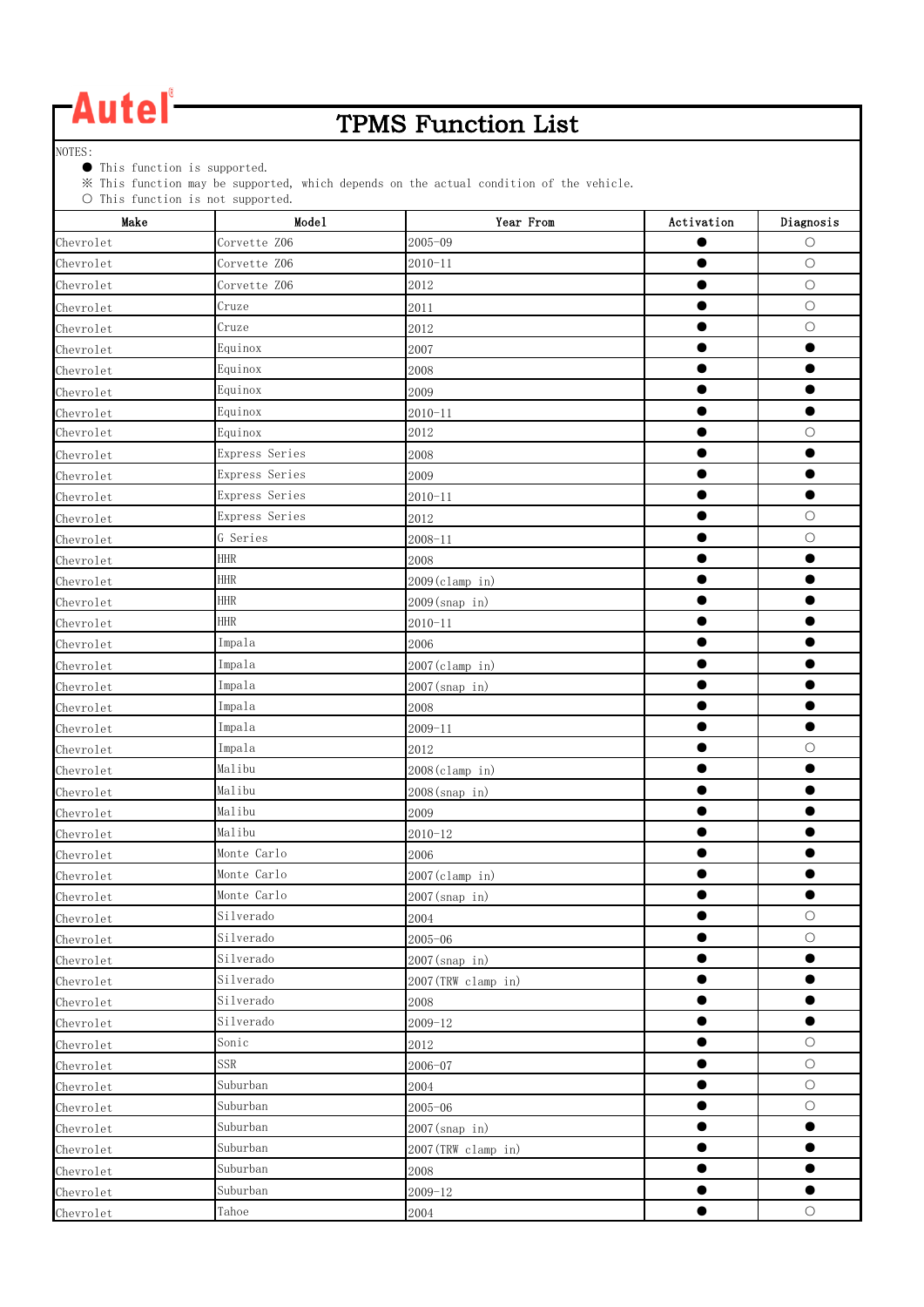### TPMS Function List

NOTES:

● This function is supported.

※ This function may be supported, which depends on the actual condition of the vehicle.

| Make      | Mode1       | Year From          | Activation | $\label{eq:diagonal} \text{Diagonosis}$ |
|-----------|-------------|--------------------|------------|-----------------------------------------|
| Chevrolet | Tahoe       | $2005 - 06$        |            | O                                       |
| Chevrolet | Tahoe       | 2007(snap in)      | ●          |                                         |
| Chevrolet | Tahoe       | 2007(TRW clamp in) |            |                                         |
| Chevrolet | Tahoe       | 2008               |            |                                         |
| Chevrolet | Tahoe       | $2009 - 12$        |            |                                         |
| Chevrolet | Trailblazer | 2006               |            |                                         |
| Chevrolet | Trailblazer | $2007 - 09$        |            |                                         |
| Chevrolet | Traverse    | $2009 - 12$        | $\bullet$  | $\bullet$                               |
| Chevrolet | Uplander    | 2008-09            |            | $\bullet$                               |
| Chevrolet | Van         | $2008+$            |            | $\bigcirc$                              |
| Chevrolet | Volt        | $2010 - 11$        |            | $\bigcirc$                              |
| Chevrolet | Volt        | 2012               | ●          | $\circ$                                 |
| Chrysler  | 200         | $2011 - 12$        |            |                                         |
| Chrysler  | 200         | $2011 - 12$        | ●          | ●                                       |
| Chrysler  | 300         | $2005 - 06$        | $\bullet$  | $\bullet$                               |
| Chrysler  | 300         | $2005 - 06$        | $\bullet$  |                                         |
| Chrysler  | 300         | 2007 (315)         | ●          |                                         |
| Chrysler  | 300         | 2007 (315)         |            |                                         |
| Chrysler  | 300         | 2007 (433)         |            |                                         |
| Chrysler  | 300         | 2007 (433)         | ●          |                                         |
| Chrysler  | 300         | 2008               |            |                                         |
| Chrysler  | 300         | 2008               |            |                                         |
| Chrysler  | 300         | 2009               | ۰          |                                         |
| Chrysler  | 300         | 2009               |            |                                         |
| Chrysler  | 300         | $2010 - 12$        |            |                                         |
| Chrysler  | 300         | $2010 - 12$        |            |                                         |
| Chrysler  | 300 SRT     | $2010 - 11$        | $\bullet$  | $\bullet$                               |
| Chrysler  | 300 SRT     | $2010 - 11$        |            |                                         |
| Chrysler  | 300M        | $2002 - 04$        |            |                                         |
| Chrysler  | 300M        | $2002 - 04$        |            |                                         |
| Chrysler  | Aspen       | $2008 - 11$        | $\bullet$  | $\bullet$                               |
| Chrysler  | Aspen       | $2008 - 11$        |            |                                         |
| Chrysler  | Aspen       | 2007               | $\bullet$  | $\bullet$                               |
| Chrysler  | Aspen       | 2007               | $\bullet$  | $\bullet$                               |
| Chrysler  | Concorde    | $2002 - 04$        | $\bullet$  | $\bullet$                               |
| Chrysler  | Concorde    | $2002 - 04$        | $\bullet$  | $\bullet$                               |
| Chrysler  | Crossfire   | 2004               | 0          | 0                                       |
| Chrysler  | Crossfire   | 2004               |            |                                         |
| Chrysler  | Crossfire   | 2005+ (CONTI)      | $\bullet$  | $\bullet$                               |
| Chrysler  | Crossfire   | 2005+ (CONTI)      | $\bullet$  | $\bullet$                               |
| Chrysler  | Crossfire   | 2005-11 (SCH)      |            |                                         |
| Chrysler  | Crossfire   | 2005-11 (SCH)      |            |                                         |
| Chrysler  | Intrepid    | $2002 - 04$        | $\bullet$  | $\bullet$                               |
| Chrysler  | Intrepid    | $2002 - 04$        |            |                                         |
| Chrysler  | Pacifica    | 2003               |            |                                         |
| Chrysler  | Pacifica    | 2003               |            |                                         |
| Chrysler  | Pacifica    | 2005               | $\bullet$  | $\bullet$                               |
|           |             |                    |            |                                         |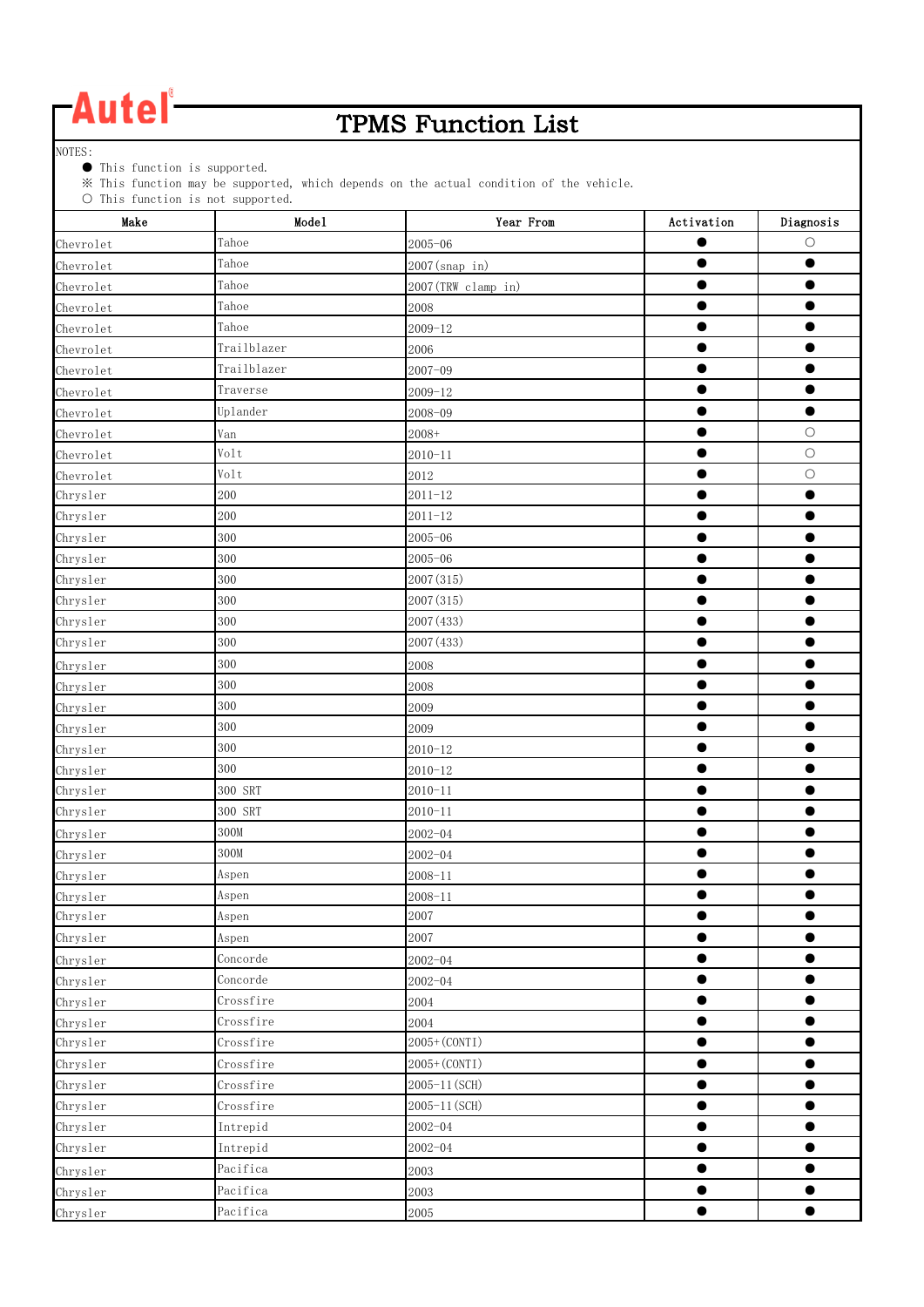### TPMS Function List

NOTES:

● This function is supported.

※ This function may be supported, which depends on the actual condition of the vehicle.

| $\cup$ This function is not supported.<br>Make | Mode1              | Year From       | Activation | Diagnosis  |
|------------------------------------------------|--------------------|-----------------|------------|------------|
| Chrysler                                       | Pacifica           | 2005            |            |            |
| Chrysler                                       | Pacifica           | $2006 - 08$     |            |            |
| Chrysler                                       | Pacifica           | $2006 - 08$     |            |            |
| Chrysler                                       | Pacifica           | 2004 (CONTI)    | ●          |            |
| Chrysler                                       | Pacifica           | 2004 (CONTI)    |            |            |
| Chrysler                                       | Pacifica           | 2004 (SCH)      |            |            |
| Chrysler                                       | Pacifica           | 2004 (SCH)      |            |            |
| Chrysler                                       | Prowler            | 2002            |            |            |
| Chrysler                                       | Prowler            | 2002            |            |            |
| Chrysler                                       | PT Cruiser         | $2008 - 10$     |            |            |
| Chrysler                                       | PT Cruiser         | $2008 - 10$     |            |            |
| Chrysler                                       | Sebring            | 2007            |            |            |
| Chrysler                                       | Sebring            | 2007            |            |            |
| Chrysler                                       | Sebring            | 2008-09 (315)   |            |            |
| Chrysler                                       | Sebring            | 2008-09 (315)   | $\bullet$  | $\bullet$  |
| Chrysler                                       | Sebring            | 2008-09 (433)   | $\bullet$  |            |
| Chrysler                                       | Sebring            | 2008-09 (433)   | ●          |            |
| Chrysler                                       | Sebring            | $2010 - 12$     |            |            |
| Chrysler                                       | Sebring            | $2010 - 12$     | ●          | ●          |
| Chrysler                                       | Town & Country     | $2002 - 03$     |            |            |
| Chrysler                                       | Town & Country     | $2002 - 03$     |            |            |
| Chrysler                                       | Town & Country     | $2004 - 05$     |            |            |
| Chrysler                                       | Town & Country     | $2004 - 05$     | $\bullet$  |            |
| Chrysler                                       | Town & Country     | 2006-07         |            |            |
| Chrysler                                       | Town & Country     | $2006 - 07$     |            |            |
| Chrysler                                       | Town & Country     | $2009 - 10$     |            |            |
| Chrysler                                       | Town & Country     | $2009 - 10$     | ●          |            |
| Chrysler                                       | Town & Country     | $2011 - 12$     |            |            |
| Chrysler                                       | Town & Country     | $2011 - 12$     |            |            |
| Chrysler                                       | Town & Country     | 2008 (315)      |            |            |
| Chrysler                                       | Town & Country     | 2008 (315)      | ●          |            |
| Chrysler                                       | Town & Country     | 2008 (433)      |            |            |
| Chrysler                                       | Town & Country     | 2008 (433)      |            |            |
| Chrysler                                       | Voyager            | $2002 - 03$     |            | $\bullet$  |
| Chrysler                                       | Voyager            | $2002 - 03$     | ●          | $\bullet$  |
| Citroen                                        | C <sub>4</sub>     | $08/2008 -$     | $\bullet$  | $\bigcirc$ |
| Citroen                                        | C <sub>4</sub>     | 01/2005-12/2007 |            | $\bigcirc$ |
| Citroen                                        | C4 Coupe           | 01/2005-12/2007 | $\bullet$  | $\bigcirc$ |
| Citroen                                        | Picasso C4         | $09/2006 -$     | $\bullet$  | $\bigcirc$ |
| Citroen                                        | Picasso C4 restyle | 08/2008-        | $\bullet$  | $\bigcirc$ |
| Citroen                                        | C5 I               | 03/2001-07/2004 |            | $\bigcirc$ |
| Citroen                                        | $C5$ II            | $08/2004 -$     | $\bullet$  | $\bigcirc$ |
| Citroen                                        | C5 III             | $2008 -$        | $\bullet$  | $\bigcirc$ |
| Citroen                                        | C6                 | $11/2005-$      |            | $\bigcirc$ |
| Citroen                                        | C8                 | 06/2002-09/2005 |            | $\bigcirc$ |
| Citroen                                        | C8                 | $10/2005 -$     | $\bullet$  | $\bigcirc$ |
| Dodge                                          | Avenger            | $2007 - 12$     |            | $\bullet$  |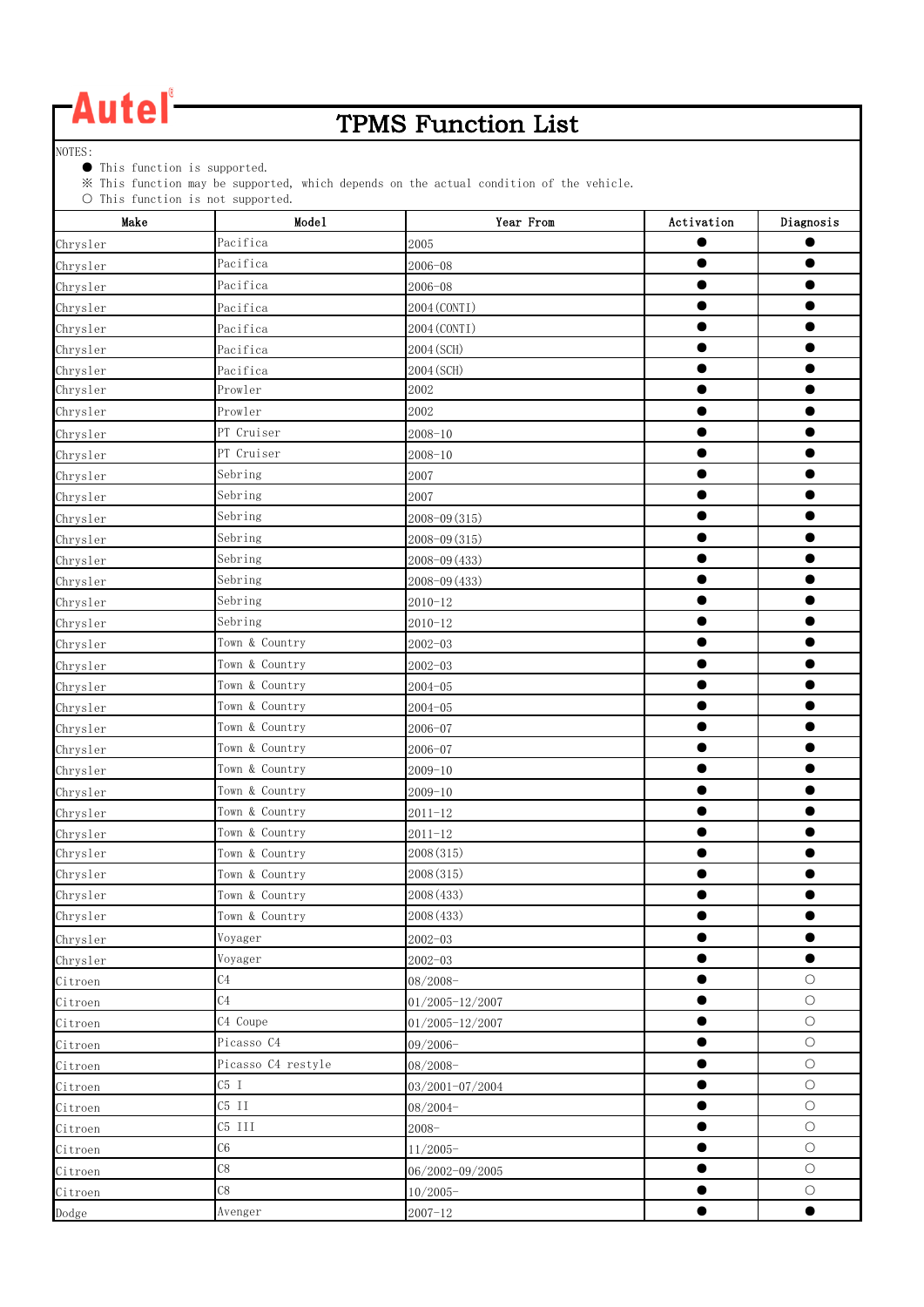### TPMS Function List

NOTES:

● This function is supported.

※ This function may be supported, which depends on the actual condition of the vehicle.

| $\cup$ inis function is not supported.<br>Make | Mode1         | Year From   | Activation | Diagnosis |
|------------------------------------------------|---------------|-------------|------------|-----------|
| Dodge                                          | Avenger       | $2007 - 12$ |            |           |
| Dodge                                          | Caliber       | $2007 - 10$ | $\bullet$  |           |
| Dodge                                          | Caliber       | $2007 - 10$ | ●          |           |
| Dodge                                          | Caliber       | $2011 - 12$ | $\bullet$  |           |
| Dodge                                          | Caliber       | $2011 - 12$ | $\bullet$  | ●         |
| Dodge                                          | Caravan       | $2002 - 03$ | $\bullet$  | ●         |
| Dodge                                          | Caravan       | $2002 - 03$ | ●          |           |
| Dodge                                          | Caravan       | $2004 - 05$ | ●          |           |
| Dodge                                          | Caravan       | $2004 - 05$ | $\bullet$  |           |
| Dodge                                          | Caravan       | $2006 - 07$ |            |           |
| Dodge                                          | Caravan       | $2006 - 07$ |            |           |
| Dodge                                          | Challenger    | $2011 - 12$ | ●          |           |
| Dodge                                          | Challenger    | $2011 - 12$ | 0          |           |
| Dodge                                          | Challenger    | 2008        | $\bullet$  |           |
| Dodge                                          | Challenger    | 2008        | 0          |           |
| Dodge                                          | Challenger    | $2009 - 10$ | $\bullet$  | $\bullet$ |
| Dodge                                          | Challenger    | $2009 - 10$ | $\bullet$  |           |
| Dodge                                          | Charger       | $2005 - 06$ | $\bullet$  |           |
| Dodge                                          | Charger       | $2005 - 06$ |            |           |
| Dodge                                          | Charger       | 2007        | $\bullet$  | ●         |
| Dodge                                          | Charger       | 2007        | $\bullet$  |           |
| Dodge                                          | Charger       | 2008        | 0          |           |
| Dodge                                          | Charger       | 2008        |            |           |
| Dodge                                          | Charger       | 2009        | $\bullet$  | ●         |
| Dodge                                          | Charger       | 2009        |            |           |
| Dodge                                          | Charger       | 2010        | ●          |           |
| Dodge                                          | Charger       | 2010        | ●          |           |
| Dodge                                          | Charger       | $2011 - 12$ | $\bullet$  |           |
| Dodge                                          | Charger       | $2011 - 12$ | $\bullet$  |           |
| Dodge                                          | Charger SRT   | $2009 - 12$ |            |           |
| Dodge                                          | Charger SRT   | $2009 - 12$ | e          |           |
| Dodge                                          | Dakota        | $2008 - 10$ |            |           |
| Dodge                                          | Dakota        | $2008 - 10$ |            |           |
| Dodge                                          | Dakota        | 2011        | $\bullet$  |           |
| Dodge                                          | Dakota        | 2011        | $\bullet$  | $\bullet$ |
| Dodge                                          | Durango       | $2007 - 08$ | $\bullet$  | $\bullet$ |
| Dodge                                          | Durango       | $2007 - 08$ | $\bullet$  | $\bullet$ |
| Dodge                                          | Durango       | $2011 - 12$ |            |           |
| Dodge                                          | Durango       | $2011 - 12$ | $\bullet$  | $\bullet$ |
| Dodge                                          | Durango       | $2009 - 10$ | $\bullet$  | $\bullet$ |
| Dodge                                          | Durango       | $2009 - 10$ | $\bullet$  | $\bullet$ |
| Dodge                                          | Grand Caravan | $2002 - 03$ | $\bullet$  | $\bullet$ |
| Dodge                                          | Grand Caravan | $2002 - 03$ | $\bullet$  | $\bullet$ |
| Dodge                                          | Grand Caravan | $2004 - 05$ | $\bullet$  | $\bullet$ |
| Dodge                                          | Grand Caravan | $2004 - 05$ | ●          |           |
| Dodge                                          | Grand Caravan | 2006        | $\bullet$  |           |
| Dodge                                          | Grand Caravan | 2006        | $\bullet$  | $\bullet$ |
|                                                |               |             |            |           |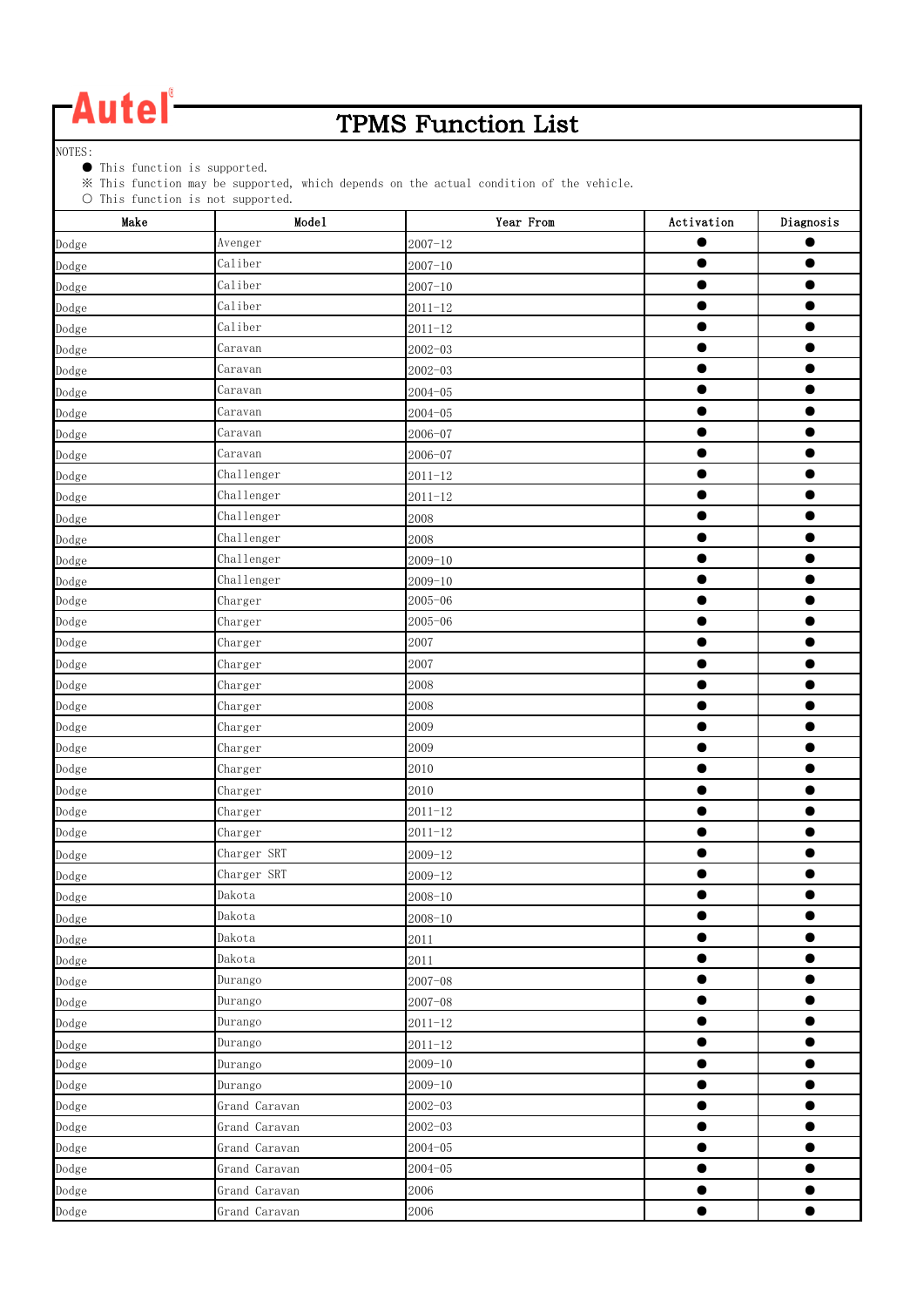### TPMS Function List

NOTES:

● This function is supported.

※ This function may be supported, which depends on the actual condition of the vehicle.

| $\cup$ inis function is not supported.<br>Make | Mode1         | Year From   | Activation | Diagnosis  |
|------------------------------------------------|---------------|-------------|------------|------------|
| Dodge                                          | Grand Caravan | 2007        |            |            |
| Dodge                                          | Grand Caravan | 2007        |            |            |
| Dodge                                          | Grand Caravan | $2008 - 10$ | O          |            |
| Dodge                                          | Grand Caravan | $2008 - 10$ | $\bullet$  |            |
| Dodge                                          | Grand Caravan | $2011 - 12$ | $\bullet$  |            |
| Dodge                                          | Grand Caravan | $2011 - 12$ | $\bullet$  | ●          |
| Dodge                                          | Intrepid      | $2002 - 04$ | 0          |            |
| Dodge                                          | Intrepid      | $2002 - 04$ | ●          |            |
| Dodge                                          | Journey       | $2009 - 10$ | $\bullet$  |            |
| Dodge                                          | Journey       | $2009 - 10$ |            |            |
| Dodge                                          | Journey       | $2011 - 12$ |            |            |
| Dodge                                          | Journey       | $2011 - 12$ | ●          |            |
| Dodge                                          | Magnum        | $2005 - 06$ |            |            |
| Dodge                                          | Magnum        | $2005 - 06$ | ●          |            |
| Dodge                                          | Magnum        | 2007        |            |            |
| Dodge                                          | Magnum        | 2007        | $\bullet$  | $\bullet$  |
| Dodge                                          | Magnum        | 2008        | ●          |            |
| Dodge                                          | Magnum        | 2008        | ●          |            |
| Dodge                                          | Magnum        | 2009        |            |            |
| Dodge                                          | Magnum        | 2009        | ●          |            |
| Dodge                                          | Magnum        | $2010 - 11$ |            |            |
| Dodge                                          | Magnum        | $2010 - 11$ | 0          |            |
| Dodge                                          | Nitro         | $2007 - 08$ |            |            |
| Dodge                                          | Nitro         | $2007 - 08$ | $\bullet$  |            |
| Dodge                                          | Nitro         | $2009 - 11$ |            |            |
| Dodge                                          | Nitro         | $2009 - 11$ | ●          |            |
| Dodge                                          | Nitro         | 2012        |            |            |
| Dodge                                          | Nitro         | 2012        | $\bullet$  |            |
| Dodge                                          | Raider        | 2009        | $\bullet$  |            |
| Dodge                                          | Raider        | 2009        |            |            |
| Dodge                                          | Ram           | 2008        |            |            |
| Dodge                                          | Ram           | 2008        |            |            |
| Dodge                                          | Ram           | $2010 - 12$ | 0          |            |
| Dodge                                          | Ram           | $2010 - 12$ | $\bullet$  | 0          |
| Dodge                                          | Ram           | 2009 (315)  | $\bullet$  | $\bullet$  |
| Dodge                                          | Ram           | 2009 (315)  | $\bullet$  | $\bullet$  |
| Dodge                                          | Ram           | 2009 (433)  | $\bullet$  | $\bullet$  |
| Dodge                                          | Ram           | 2009 (433)  |            |            |
| Dodge                                          | Sprinter      | $2007 - 10$ | $\bullet$  | $\bullet$  |
| Dodge                                          | Sprinter      | $2007 - 10$ | $\bullet$  | $\bullet$  |
| Dodge                                          | Stratus       | 2007        | $\bullet$  | $\bullet$  |
| Dodge                                          | Stratus       | 2007        | $\bullet$  | $\bullet$  |
| Dodge                                          | Viper         | $2003 - 11$ | $\bullet$  | $\bullet$  |
| Dodge                                          | Viper         | $2003 - 11$ | $\bullet$  | $\bullet$  |
| Ferrari                                        | 430           | 2006-07     | $\bullet$  | $\bigcirc$ |
| Ferrari                                        | 430           | $2008 - 11$ |            | $\bigcirc$ |
| Ferrari                                        | 458           | $2009 - 11$ | $\bullet$  | $\bigcirc$ |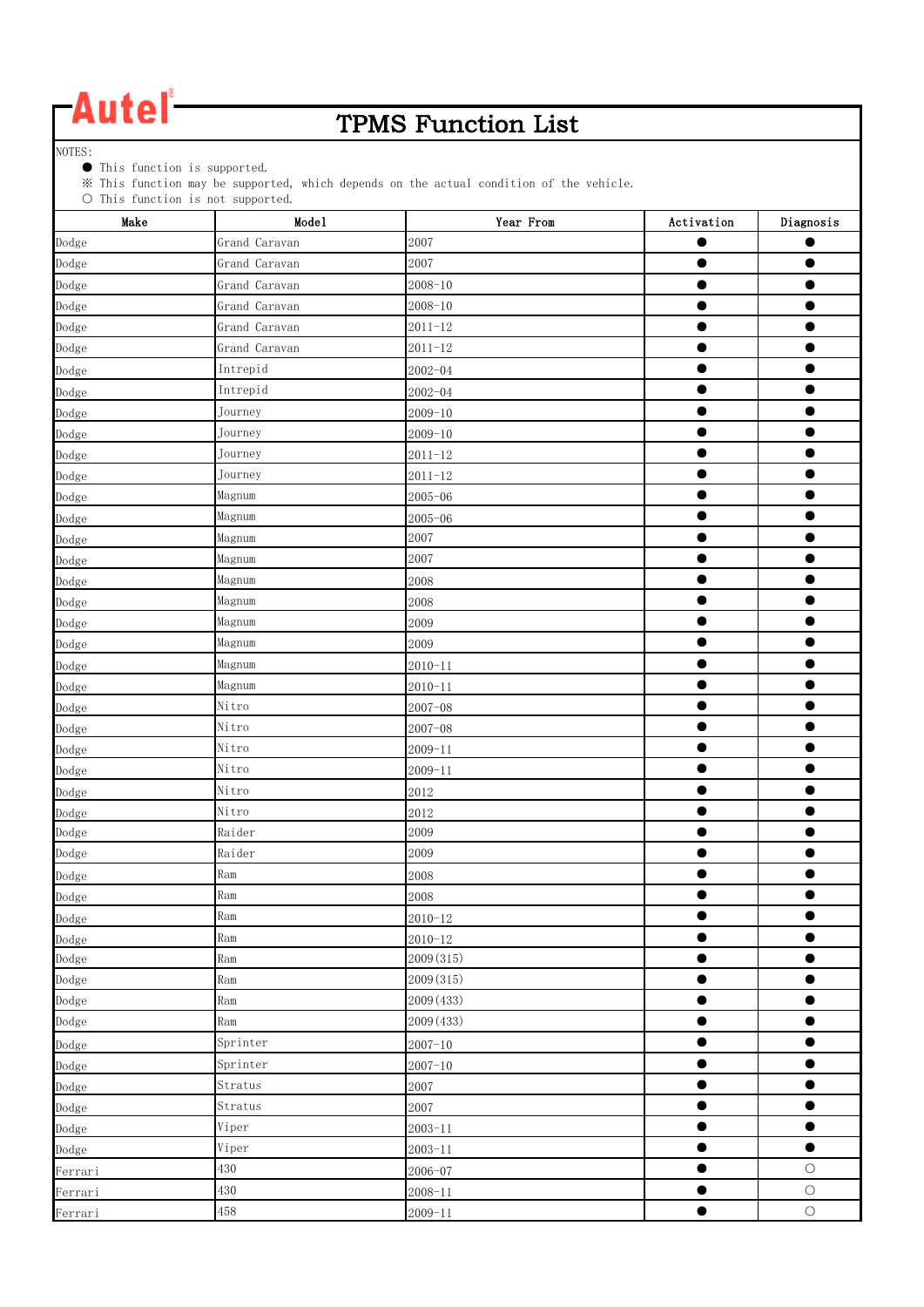### TPMS Function List

NOTES:

● This function is supported.

※ This function may be supported, which depends on the actual condition of the vehicle.

| $\cup$ inis function is not supported.<br>Make | Mode1               | Year From                 | Activation | Diagnosis  |
|------------------------------------------------|---------------------|---------------------------|------------|------------|
| Ferrari                                        | 550                 | $2002 - 10$               |            | $\circ$    |
| Ferrari                                        | 575                 | $2002 - 05(315)$          |            | $\bigcirc$ |
| Ferrari                                        | 575                 | 2002-06 (433)             |            | $\bigcirc$ |
| Ferrari                                        | 612                 | $2002 - 11$               |            | $\bigcirc$ |
| Ferrari                                        | California          | $2010 - 11$               | ●          | $\bigcirc$ |
| Ferrari                                        | Enzo                | 2003                      | ●          | $\bigcirc$ |
| Ferrari                                        | <b>FXX</b>          | 2003                      |            | $\bigcirc$ |
| Ferrari                                        | Spider              | 2002                      |            | $\bigcirc$ |
| Fiat                                           | 500                 | $2011 - 12$               | ●          | $\bigcirc$ |
| Ford                                           | $C-Max$             | 2012                      |            |            |
| Ford                                           | Crown Victoria      | $2006 - 11$               |            |            |
| Ford                                           | $E - 150$           | $2007 - 09$               |            |            |
| Ford                                           | $E - 150$           | $2010 - 12$               |            |            |
| Ford                                           | $E-250$             | $2007 - 09$               |            |            |
| Ford                                           | $E - 250$           | $2010 - 12$               | 0          |            |
| Ford                                           | $E-350$ SD          | $2007 - 09$               | $\bullet$  | $\bullet$  |
| Ford                                           | $E-350$ SD          | $2010 - 12$               |            |            |
| Ford                                           | Edge                | $2007-10$ (W Chrome rims) | 0          |            |
| Ford                                           | Edge                | $2011 - 12$               |            |            |
| Ford                                           | Edge                | 2007-10 (W/O Chrome)      | ●          |            |
| Ford                                           | Escape              | $2005 - 08$               |            |            |
| Ford                                           | Escape              | $2009 - 12$               |            |            |
| Ford                                           | Expedition          | 2003-04                   |            |            |
| Ford                                           | Expedition          | $2005 - 06$               | $\bullet$  |            |
| Ford                                           | Expedition          | 2007-10 W Chrome rims     |            |            |
| Ford                                           | Expedition          | $2011 - 12$               |            |            |
| Ford                                           | Expedition          | 2007-10 W/O Chrome        |            |            |
| Ford                                           | Explorer            | $2002 - 05$               |            |            |
| Ford                                           | Explorer            | $2006 - 10$               |            |            |
| Ford                                           | Explorer            | $2011 - 12$               |            |            |
| Ford                                           | Explorer Sport Trac | $2006 - 10$               |            |            |
| Ford                                           | $F-150$             | $2007 - 08$               |            |            |
| Ford                                           | $F-150$             | $2009 - 12$               |            |            |
| Ford                                           | $F-250$ SD          | 2008-09                   |            | ●          |
| Ford                                           | $F-250$ SD          | $2010 - 12$               | $\bullet$  | $\bullet$  |
| Ford                                           | $F-350$ SD          | 2008-09                   | $\bullet$  | $\bullet$  |
| Ford                                           | $F-350$ SD          | $2010 - 12$               | $\bullet$  | $\bullet$  |
| Ford                                           | Fiesta              | $2011 - 12$               | $\bullet$  | 0          |
| Ford                                           | Five Hundred        | 2006-07                   | $\bullet$  | $\bullet$  |
| Ford                                           | Five Hundred        | $2008 - 09$               | 0          | $\bullet$  |
| Ford                                           | Flex                | $2009 - 10$               | $\bullet$  | $\bullet$  |
| Ford                                           | Flex                | $2011 - 12$               |            |            |
| Ford                                           | Focus               | 2007                      | $\bullet$  | $\bullet$  |
| Ford                                           | Focus               | $2008 - 09$               | $\bullet$  | ●          |
| Ford                                           | Focus               | $2010 - 12$               | ۰          | D          |
| Ford                                           | Freestar            | $2004 - 05$               |            | -          |
| Ford                                           | Freestar            | $2006 - 07$               | ●          | $\bullet$  |
|                                                |                     |                           |            |            |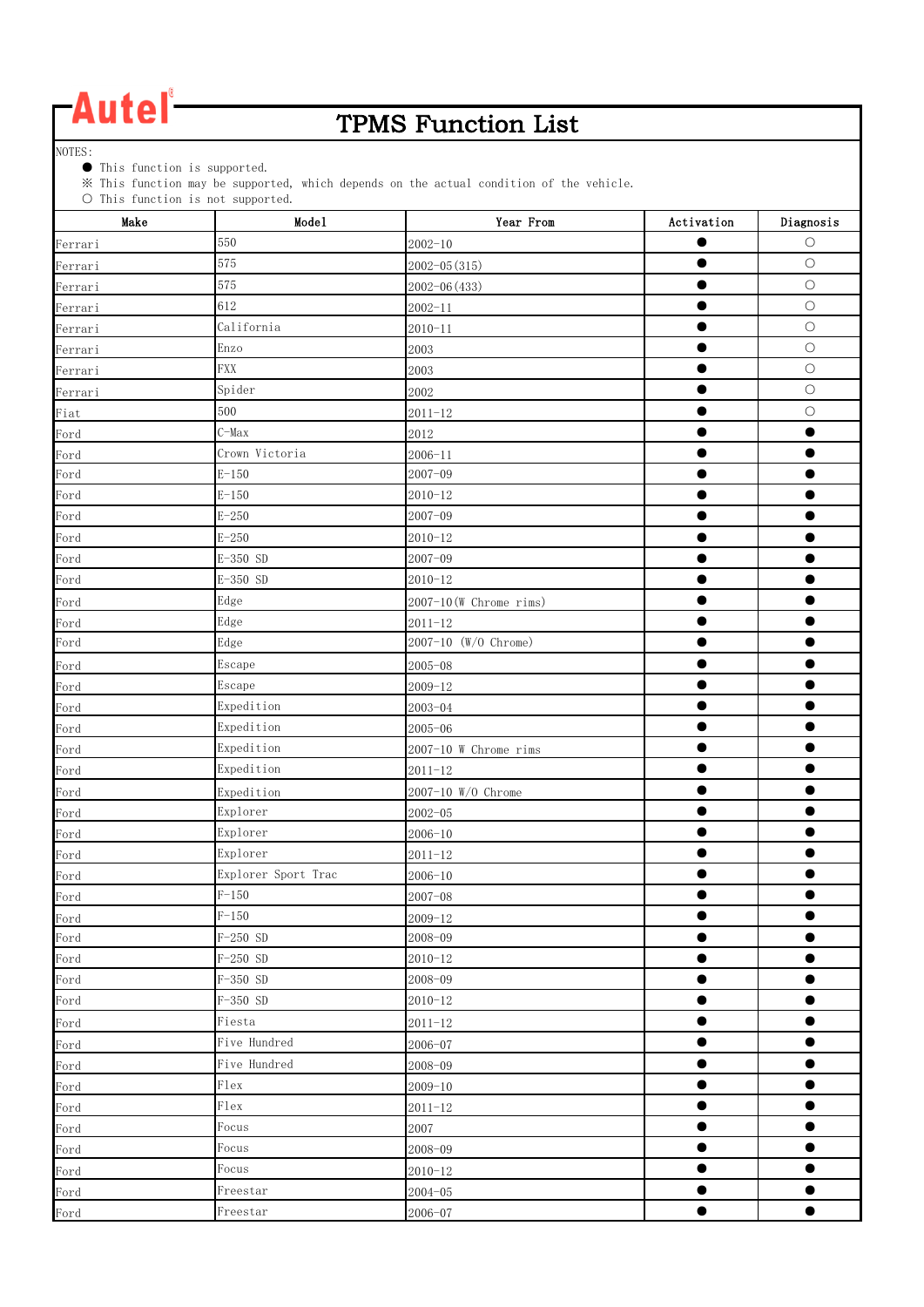### TPMS Function List

NOTES:

● This function is supported.

※ This function may be supported, which depends on the actual condition of the vehicle.

| Make       | $\cup$ lhis function is not supported.<br>Mode1 | Year From           | Activation | Diagonosis |
|------------|-------------------------------------------------|---------------------|------------|------------|
| Ford(删除)   | F-Series Super Duty                             | 2007-09.06          |            |            |
| Ford (删除)  | F-Series Super Duty                             | 2009.06-11          | ●          |            |
| Ford       | Fusion                                          | $2007 - 09$         |            |            |
| Ford       | Fusion                                          | $2010 - 12$         |            | ●          |
| Ford       | Grand Marquis                                   | $2007 - 11$         |            |            |
| Ford       | Mustang                                         | $2007 - 09$         | $\bullet$  | 0          |
| Ford       | Mustang                                         | $2010 - 12$         |            |            |
| Ford       | Ranger                                          | $2007 - 11$         | $\bullet$  | $\bullet$  |
| Ford       | Shelby GT                                       | 2012                |            |            |
| Ford       | Taurus                                          | $2008 - 10$         |            |            |
| Ford       | Taurus                                          | $2011 - 12$         |            |            |
| Ford       | Taurus X                                        | 2008-09             |            |            |
| Ford       | Transit                                         | $2010 - 12$         |            |            |
| <b>GMC</b> | Acadia                                          | $2007 - 08$         |            |            |
| <b>GMC</b> | Acadia                                          | $2009 - 12$         | $\bullet$  | $\bullet$  |
| <b>GMC</b> | Canyon                                          | $2007 - 10$         | $\bullet$  | ●          |
| <b>GMC</b> | Canyon                                          | $2011 - 12$         | ●          | $\bullet$  |
| <b>GMC</b> | Envoy                                           | 2005                |            | $\circ$    |
| <b>GMC</b> | Envoy                                           | 2006                |            | $\bigcirc$ |
| <b>GMC</b> | Envoy                                           | 2007 (1820)         |            | ●          |
| <b>GMC</b> | Envoy                                           | 2007(SCH clamp in)  |            |            |
| <b>GMC</b> | Envoy                                           | 2007(TRW clamp in)  |            |            |
| <b>GMC</b> | Envoy                                           | 2008-09 (1820)      |            |            |
| <b>GMC</b> | Envoy                                           | 2008-09 (snap in)   |            | $\bullet$  |
| GMC        | Savana                                          | 2008-09 (CONTI)     |            | $\circ$    |
| GMC        | Savana                                          | $2010 - 12$         |            | $\bigcirc$ |
| GMC        | Sierra All                                      | 2004                |            | $\bigcirc$ |
| <b>GMC</b> | Sierra All                                      | $2005 - 06$         |            | $\bigcirc$ |
| <b>GMC</b> | Sierra All                                      | 2007 (SCH clamp in) | $\bullet$  | $\bullet$  |
| <b>GMC</b> | Sierra All                                      | 2007(snap in)       |            |            |
| <b>GMC</b> | Sierra All                                      | 2007(TRW clamp in)  | $\bullet$  | $\bullet$  |
| <b>GMC</b> | Sierra All                                      | 2008                |            |            |
| <b>GMC</b> | Sierra All                                      | $2009 - 12$         | 0          | $\bullet$  |
| <b>GMC</b> | Terrain                                         | $2010 - 12$         |            | $\bigcirc$ |
| <b>GMC</b> | Yukon All                                       | 2004                | $\bullet$  | $\bigcirc$ |
| <b>GMC</b> | Yukon All                                       | $2005 - 06$         |            | $\bigcirc$ |
| GMC        | Yukon All                                       | 2007(snap in)       |            | $\bullet$  |
| <b>GMC</b> | Yukon All                                       | 2007(TRW clamp in)  |            |            |
| <b>GMC</b> | Yukon All                                       | 2008                | ●          | ●          |
| <b>GMC</b> | Yukon All                                       | $2009 - 12$         |            |            |
| Honda      | Accord                                          | $2008 - 12$         |            |            |
| Honda      | Civic                                           | $2008 - 11$         | $\bullet$  | ●          |
| Honda      | Civic                                           | 2012                | $\bullet$  | $\bullet$  |
| Honda      | Crosstour                                       | $2010 - 12$         |            |            |
| Honda      | $CR-V$                                          | 2007-12 (Alloy)     |            |            |
| Honda      | $CR-V$                                          | 2007-12(Steel)      |            | 0          |
| Honda      | $CR-Z$                                          | $2011 - 12$         | $\bullet$  | $\bullet$  |
|            |                                                 |                     |            |            |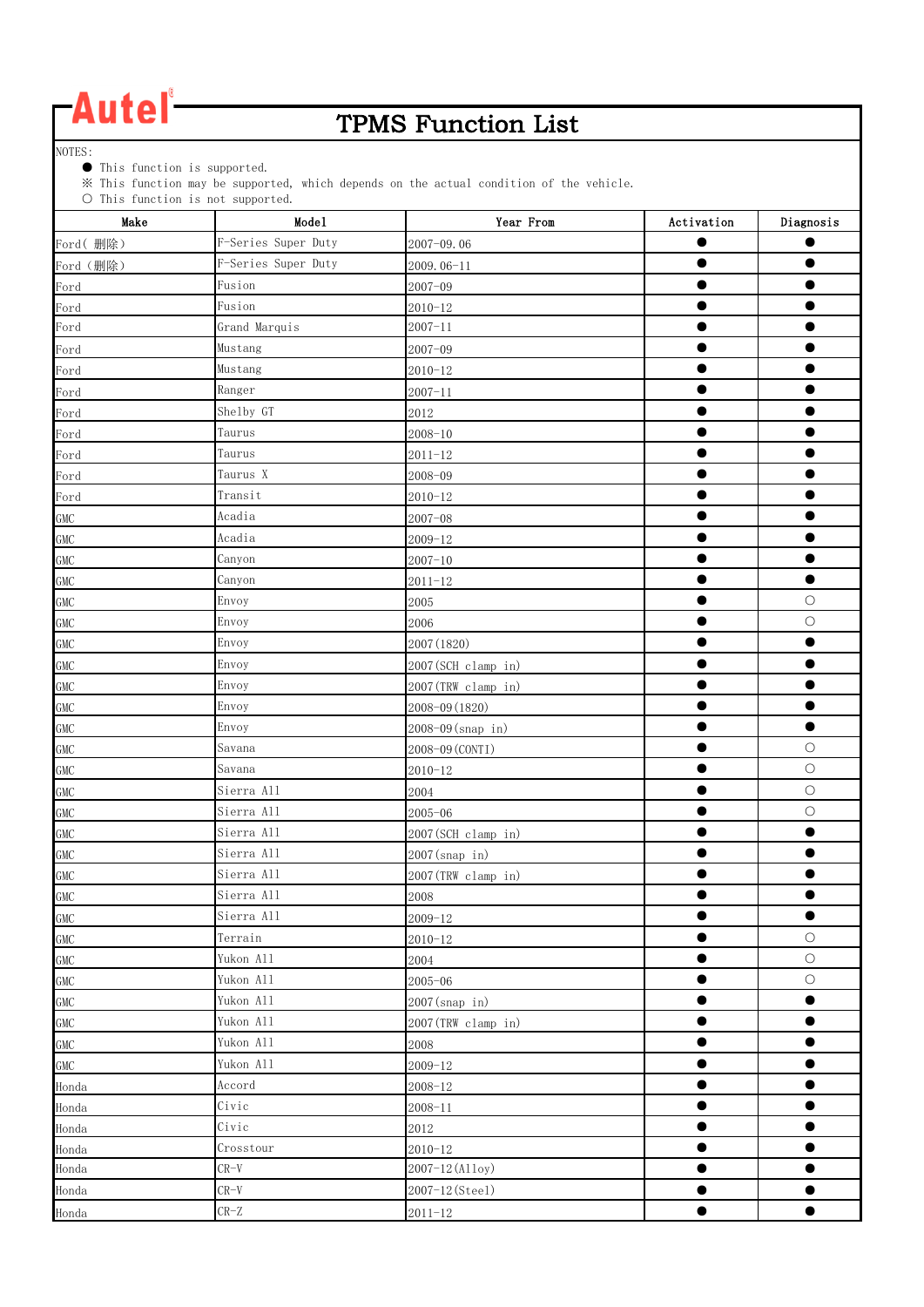### TPMS Function List

NOTES:

● This function is supported.

※ This function may be supported, which depends on the actual condition of the vehicle.

| $\circ$ ints function is not supported.<br>Make | Mode1            | Year From       | Activation | Diagnosis  |
|-------------------------------------------------|------------------|-----------------|------------|------------|
| Honda                                           | Element          | 2006-07         | ●          |            |
| Honda                                           | Element          | 2008            | $\bullet$  |            |
| Honda                                           | Element          | $2009 - 11$     | ●          |            |
| Honda                                           | Fit              | 2008            |            |            |
| Honda                                           | Fit              | $2009 - 12$     | $\bullet$  |            |
| Honda                                           | Insight          | $2010 - 12$     |            |            |
| Honda                                           | Odyssey          | $2006 - 07$     |            |            |
| Honda                                           | Odyssey          | $2008 - 10$     |            |            |
| Honda                                           | Odyssey          | $2011 - 12$     | $\bullet$  | $\bullet$  |
| Honda                                           | Odyssey Touring  | $2005 - 07$     | ●          |            |
| Honda                                           | Odyssey Touring  | $2008 - 10$     |            |            |
| Honda                                           | Odyssey Touring  | $2011 - 12$     |            |            |
| Honda                                           | Pilot            | 2005 (Alloy)    |            |            |
| Honda                                           | Pilot            | 2005(Steel)     |            |            |
| Honda                                           | Pilot            | $2006 - 08$     |            |            |
| Honda                                           | Pilot            | 2009-11 (Alloy) |            |            |
| Honda                                           | Pilot            | 2009-11 (Steel) |            |            |
| Honda                                           | Pilot Touring    | $2009 - 12$     |            |            |
| Honda                                           | Ridgeline        | 2006-08 (Alloy) |            |            |
| Honda                                           | Ridgeline        | 2006-08 (Steel) | ●          | ●          |
| Honda                                           | Ridgeline        | 2009-12 (Alloy) | ●          |            |
| Honda                                           | Ridgeline        | 2009-12 (Steel) | $\bullet$  |            |
| Honda                                           | Ridgeline RTL    | $2009 - 12$     |            |            |
| Honda                                           | S2000            | 2008-09         | ●          | $\bullet$  |
| Honda MOTORCYCLE                                | Goldwing         | $2009 - 11$     |            | $\bigcirc$ |
| Hummer                                          | H2               | 2008            |            |            |
| Hummer                                          | H2               | 2008            |            |            |
| Hummer                                          | H2               | $2009 - 10$     | $\bullet$  |            |
| Hummer                                          | H2               | $2009 - 10$     |            |            |
| Hummer                                          | H3               | 2006            | ●          |            |
| Hummer                                          | H3               | 2006            |            |            |
| Hummer                                          | H <sub>3</sub>   | $2007 - 10$     | ●          | $\bullet$  |
| Hummer                                          | H <sub>3</sub>   | $2007 - 10$     | $\bullet$  | $\bullet$  |
| Hummer                                          | H <sub>3</sub> T | $2006 - 10$     |            | $\bigcirc$ |
| Hummer                                          | H <sub>3</sub> T | $2006 - 10$     |            | $\bigcirc$ |
| Hyundai                                         | Accent           | $2008 - 11$     | $\bullet$  | $\circ$    |
| Hyundai                                         | Accent           | 2012            | $\bullet$  | $\bigcirc$ |
| Hyundai                                         | Azera            | $2007 - 12$     |            | $\bigcirc$ |
| Hyundai                                         | Elantra          | $2007 - 10$     |            | $\bigcirc$ |
| Hyundai                                         | Elantra          | $2011 - 12$     | 0          | $\bigcirc$ |
| Hyundai                                         | Elantra Touring  | $2010 - 12$     | $\bullet$  | $\bigcirc$ |
| Hyundai                                         | Entourage        | $2007 - 10$     | $\bullet$  | $\bigcirc$ |
| Hyundai                                         | Equus            | $2011 - 12$     | $\bullet$  | $\bigcirc$ |
| Hyundai                                         | Genesis          | $2009 - 12$     | $\bullet$  | $\bigcirc$ |
| Hyundai                                         | Genesis Coupe    | $2010 - 12$     | $\bullet$  | $\bigcirc$ |
| Hyundai                                         | Genesis Sedan    | $2009 - 12$     |            | $\bigcirc$ |
| Hyundai                                         | Santa Fe         | 2007            | $\bullet$  | $\bigcirc$ |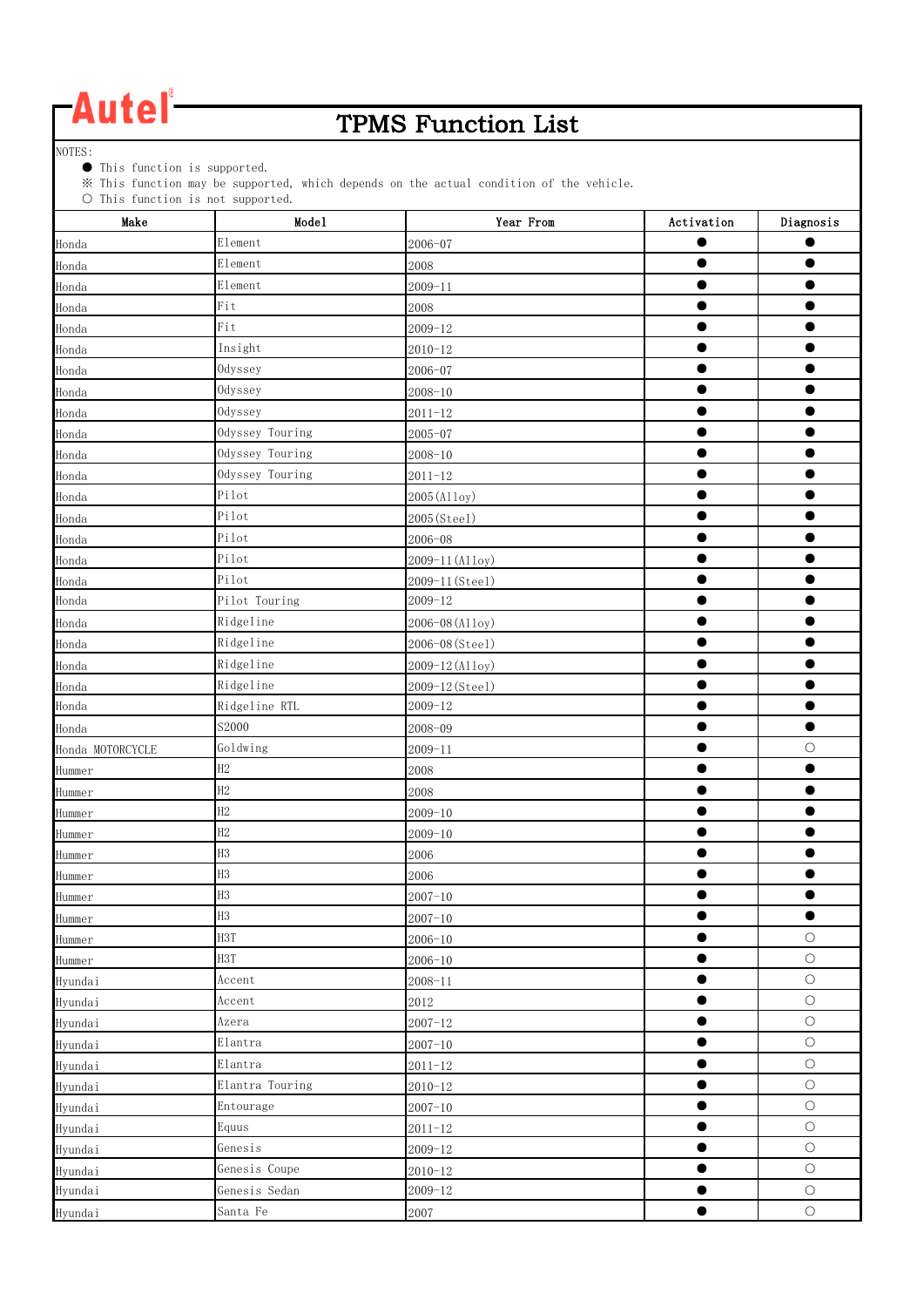### TPMS Function List

NOTES:

● This function is supported.

※ This function may be supported, which depends on the actual condition of the vehicle.

| $\cup$ lhis function is not supported.<br>Make | Mode1       | Year From         | Activation | Diagnosis  |
|------------------------------------------------|-------------|-------------------|------------|------------|
| Hyundai                                        | Santa Fe    | 2008 (Lo Line)    |            | $\circ$    |
| Hyundai                                        | Santa Fe    | 2008 (Hi Line)    | $\bullet$  | $\bigcirc$ |
| Hyundai                                        | Santa Fe    | 2009              |            | $\bigcirc$ |
| Hyundai                                        | Santa Fe    | 2010              |            | $\bullet$  |
| Hyundai                                        | Santa Fe    | $2011 - 12$       |            | $\bigcirc$ |
| Hyundai                                        | Sonata      | 2007              | $\bullet$  | $\bullet$  |
| Hyundai                                        | Sonata      | $2009 - 10$       |            | $\bigcirc$ |
| Hyundai                                        | Sonata      | $2011 - 12$       | $\bullet$  | $\bigcirc$ |
| Hyundai                                        | Sonata      | 2008 (AM)         | $\bullet$  | $\circ$    |
| Hyundai                                        | Sonata      | 2008 (FM)         |            | $\bigcirc$ |
| Hyundai                                        | Tiburon     | $2007 - 08$       |            | $\bigcirc$ |
| Hyundai                                        | Tucson      | $2007 - 09$       | ●          | $\circ$    |
| Hyundai                                        | Tucson      | $2010 - 11$       |            | $\bullet$  |
| Hyundai                                        | Tucson      | 2012              | ●          | $\bigcirc$ |
| Hyundai                                        | Veloster    | 2012              | $\bullet$  | $\bigcirc$ |
| Hyundai                                        | Veracruz    | $2006 - 07$       | $\bullet$  | $\bigcirc$ |
| Hyundai                                        | Veracruz    | 2008 (Hi Line)    | ●          | $\bigcirc$ |
| Hyundai                                        | Veracruz    | 2008 (Lo Line)    |            | $\bigcirc$ |
| Hyundai                                        | Veracruz    | $2009 - 10$       |            | $\bullet$  |
| Hyundai                                        | Veracruz    | 2011              |            | $\circ$    |
| Infiniti                                       | EX35        | 2008              |            |            |
| Infiniti                                       | EX35        | $2009 - 10$       |            |            |
| Infiniti                                       | EX35        | 2010.05-12        |            |            |
| Infiniti                                       | FX35        | $2003 - 08$       |            |            |
| Infiniti                                       | FX35        | $2009 - 10$       | ●          |            |
| Infiniti                                       | FX35        | 2010.05-12        |            |            |
| Infiniti                                       | FX45        | $2003 - 08$       | $\bullet$  | $\bullet$  |
| Infiniti                                       | FX50        | $2009 - 10$       |            |            |
| Infiniti                                       | <b>FX50</b> | 2010.05-12        | $\bullet$  |            |
| Infiniti                                       | G25         | $2011 - 12$       |            |            |
| Infiniti                                       | G35         | $2003 - 06$       | $\bullet$  | $\bullet$  |
| Infiniti                                       | G35         | 2007              |            |            |
| Infiniti                                       | G35         | 2008              | $\bullet$  | ●          |
| Infiniti                                       | G37         | $2008 - 10$       | $\bullet$  | $\bullet$  |
| Infiniti                                       | G37         | 2010.05-12        | $\bullet$  | $\bullet$  |
| Infiniti                                       | M35         | $2006 - 08$       | $\bullet$  | $\bullet$  |
| Infiniti                                       | M35         | $2009 - 12$       | $\bullet$  | ●          |
| Infiniti                                       | M35h        | 2012              | $\bullet$  | $\bullet$  |
| Infiniti                                       | M37         | $2011 - 12$       | $\bullet$  | $\bullet$  |
| Infiniti                                       | M45         | $2003 - 08$       |            | ●          |
| Infiniti                                       | M45         | $2009 - 10$       | ●          | ●          |
| Infiniti                                       | M56         | $2011 - 12$       | $\bullet$  | $\bullet$  |
| Infiniti                                       | Q45         | 2003-06 (July)    | $\bullet$  | $\bullet$  |
| Infiniti                                       | Q45         | $2006$ (August) + | $\bullet$  |            |
| Infiniti                                       | QX4         | 2003              |            |            |
| Infiniti                                       | QX56        | 2004              |            | 0          |
| Infiniti                                       | QX56        | 2005-06 (Alloy)   | $\bullet$  | $\bullet$  |
|                                                |             |                   |            |            |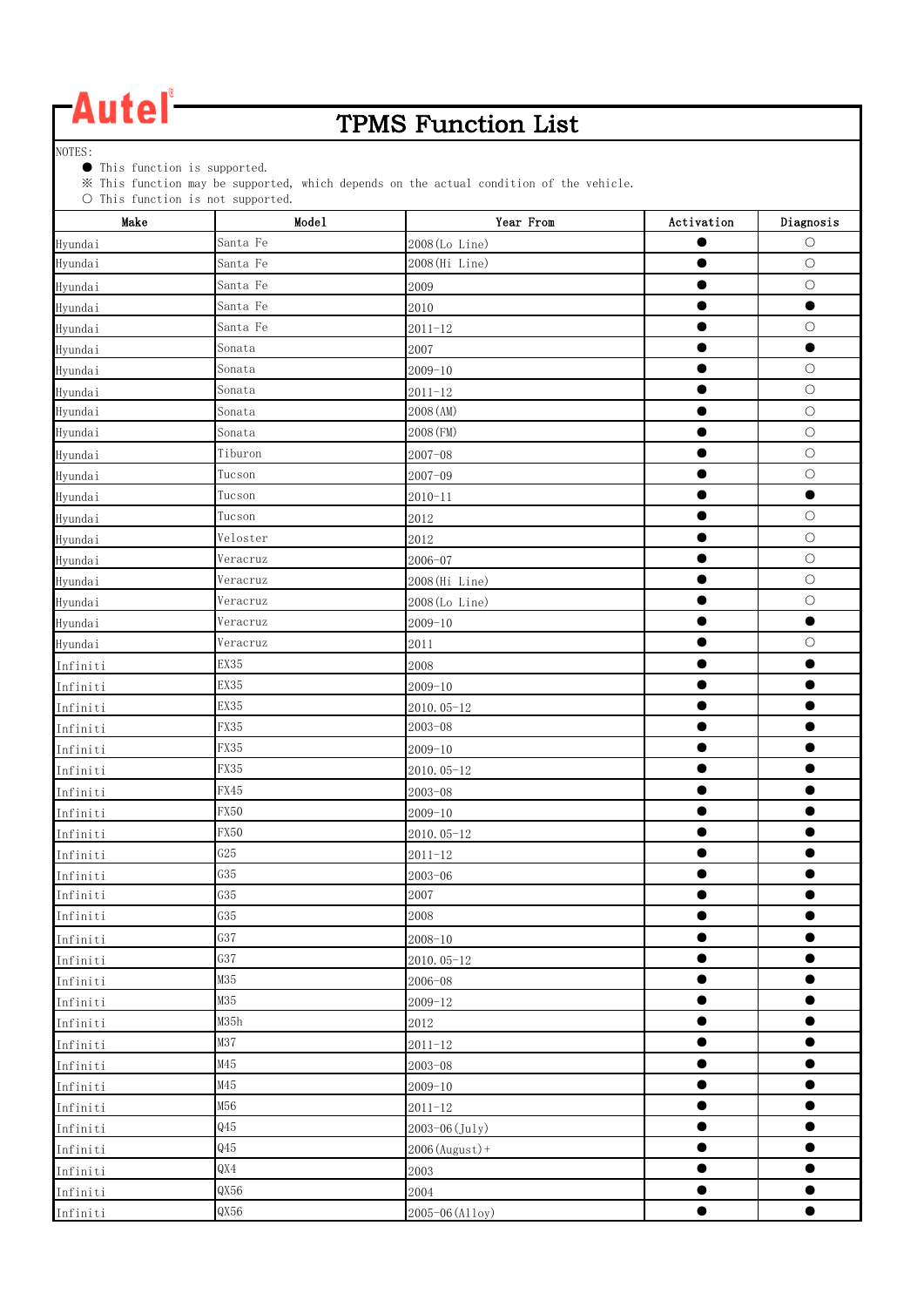### TPMS Function List

NOTES:

● This function is supported.

※ This function may be supported, which depends on the actual condition of the vehicle.

| $\cup$ inis function is not supported.<br>Make | Mode1                   | Year From        | Activation | Diagnosis  |
|------------------------------------------------|-------------------------|------------------|------------|------------|
| Infiniti                                       | QX56                    | 2005-06 (Steel)  |            |            |
| Infiniti                                       | QX56                    | 2007             | ●          |            |
| Infiniti                                       | QX56                    | $2008 - 10$      |            |            |
| Infiniti                                       | QX56                    | $2011 - 12$      |            |            |
| Isuzu                                          | Ascender                | $2006 - 11$      |            | $\bigcirc$ |
| Isuzu                                          | $I - 290$               | $2007 - 11$      |            | $\bigcirc$ |
| Isuzu                                          | $I-370$                 | $2007 - 11$      |            | $\bigcirc$ |
| Isuzu                                          | Rodeo                   | 2004             |            | $\bigcirc$ |
| Jaguar                                         | S Type                  | $2005 - 07(315)$ | $\bullet$  | $\circ$    |
| Jaguar                                         | S Type                  | $2005 - 07(433)$ | $\bullet$  | $\bigcirc$ |
| Jaguar                                         | S Type                  | $2008 - 11$      |            | $\bigcirc$ |
| Jaguar                                         | X Type                  | $2007 - 11$      | $\bullet$  | $\bigcirc$ |
| Jaguar                                         | $\mathbf{X} \mathbf{F}$ | 2009 (315)       |            | $\bullet$  |
| Jaguar                                         | XF                      | $2010 - 12(315)$ | ●          |            |
| Jaguar                                         | $\mathbf{X} \mathbf{F}$ | 2009 (433)       |            | $\bullet$  |
| Jaguar                                         | XF                      | $2010 - 12(433)$ | $\bullet$  | $\bullet$  |
| Jaguar                                         | XJ                      | $2004 - 11(315)$ |            | $\bigcirc$ |
| Jaguar                                         | XJ                      | 2004-11 (433)    |            | $\bigcirc$ |
| Jaguar                                         | XJ                      | 2012             |            | $\bigcirc$ |
| Jaguar                                         | XJR                     | $2006 - 11$      | $\bullet$  | $\bigcirc$ |
| Jaguar                                         | XK                      | $2006 - 09(433)$ | $\bullet$  | $\bullet$  |
| Jaguar                                         | XK                      | $2006 - 09(315)$ | ●          |            |
| Jaguar                                         | XK                      | $2010 - 11(315)$ | $\bullet$  | ●          |
| Jaguar                                         | XK                      | 2010-11 (433)    | $\bullet$  |            |
| Jaguar                                         | <b>XKR</b>              | $2007 - 09$      | $\bullet$  |            |
| Jaguar                                         | XKR                     | $2010 - 11$      |            |            |
| Jaguar                                         | XK-Series               | 2006-09 (315)    |            |            |
| Jaguar                                         | XK-Series               | $2010 - 11(315)$ |            |            |
| Jaguar                                         | XK-Series               | 2006-09 (433)    |            |            |
| Jaguar                                         | XK-Series               | 2010-11 (433)    |            |            |
| Jeep                                           | Commander               | 2006             | $\bullet$  | ●          |
| Jeep                                           | Commander               | 2006             |            |            |
| Jeep                                           | Commander               | 2007             | $\bullet$  | $\bullet$  |
| Jeep                                           | Commander               | 2007             |            | $\bullet$  |
| Jeep                                           | Commander               | $2008 - 11$      | $\bullet$  | $\bullet$  |
| Jeep                                           | Commander               | $2008 - 11$      |            |            |
| Jeep                                           | Compass                 | $2007 - 12$      |            |            |
| Jeep                                           | Compass                 | $2007 - 12$      |            |            |
| Jeep                                           | Grand Cherokee          | $2005 - 06$      | $\bullet$  | ●          |
| Jeep                                           | Grand Cherokee          | $2005 - 06$      |            |            |
| Jeep                                           | Grand Cherokee          | $2011 - 12$      | $\bullet$  | ●          |
| Jeep                                           | Grand Cherokee          | $2011 - 12$      | $\bullet$  | $\bullet$  |
| Jeep                                           | Grand Cherokee          | $2002 - 04$      | $\bullet$  | $\bullet$  |
| Jeep                                           | Grand Cherokee          | $2002 - 04$      | $\bullet$  |            |
| Jeep                                           | Grand Cherokee          | 2007             |            |            |
| Jeep                                           | Grand Cherokee          | 2007             |            |            |
| Jeep                                           | Grand Cherokee          | $2008 - 10$      | $\bullet$  | $\bullet$  |
|                                                |                         |                  |            |            |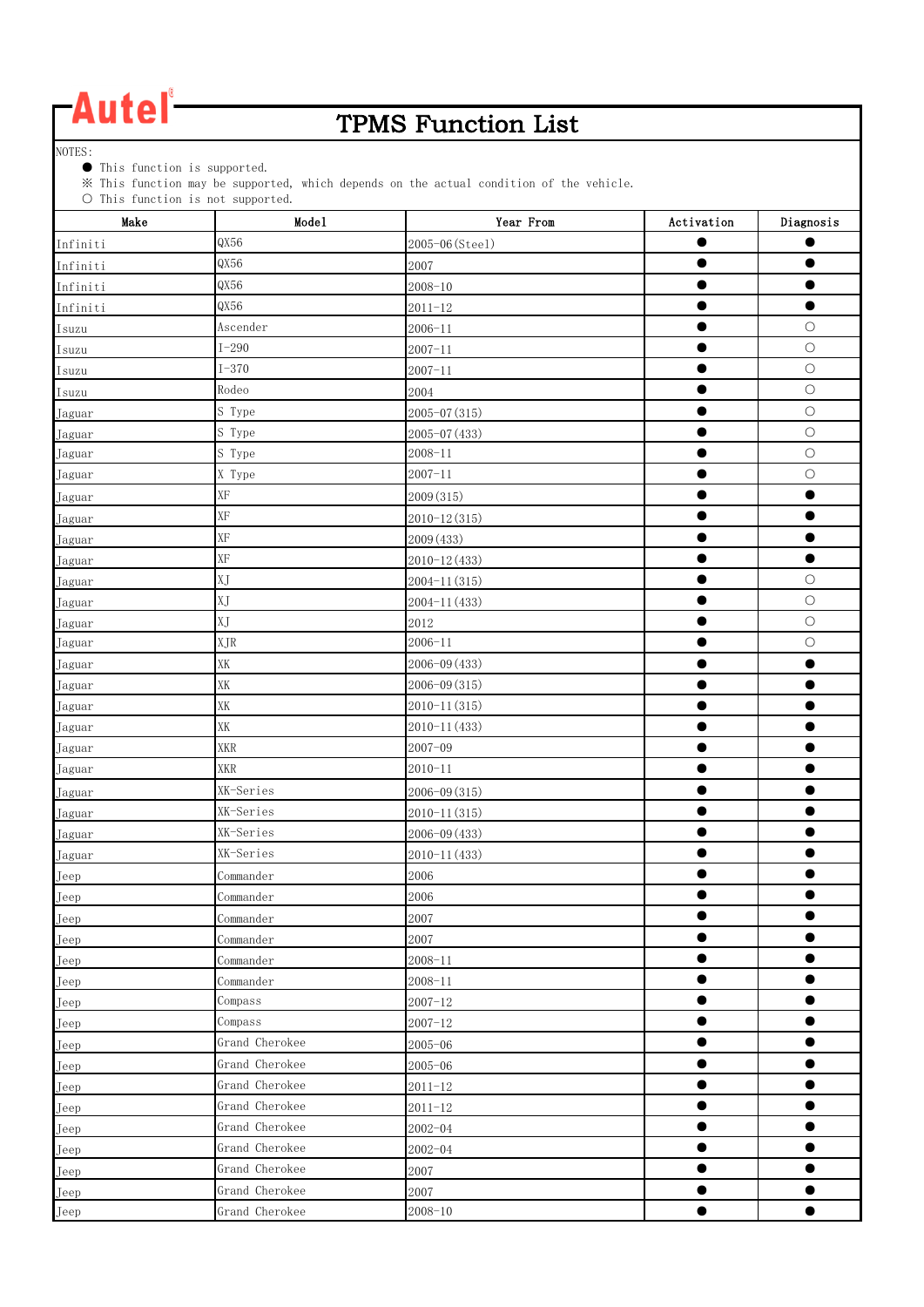### TPMS Function List

NOTES:

● This function is supported.

※ This function may be supported, which depends on the actual condition of the vehicle.

| Make       | $\circ$ into function is not supported.<br>Mode1 | Year From         | Activation | Diagnosis  |
|------------|--------------------------------------------------|-------------------|------------|------------|
| Jeep       | Grand Cherokee                                   | $2008 - 10$       | $\bullet$  |            |
| Jeep       | Liberty                                          | $2002 - 04$       | $\bullet$  |            |
| Jeep       | Liberty                                          | $2002 - 04$       | $\bullet$  |            |
| Jeep       | Liberty                                          | $2005 - 06$       |            |            |
| Jeep       | Liberty                                          | $2005 - 06$       |            |            |
| Jeep       | Liberty                                          | $2007 - 08$       |            |            |
| Jeep       | Liberty                                          | $2007 - 08$       |            |            |
| Jeep       | Liberty                                          | 2009 (315)        |            |            |
| Jeep       | Liberty                                          | 2009 (315)        | $\bullet$  | $\bullet$  |
| Jeep       | Liberty                                          | 2009 (433)        | ●          |            |
| Jeep       | Liberty                                          | 2009 (433)        |            |            |
| Jeep       | Liberty                                          | $2010 - 12$       |            |            |
| Jeep       | Liberty                                          | $2010 - 12$       | ●          | $\bullet$  |
| Jeep       | Patriot                                          | $2007 - 12$       |            |            |
| Jeep       | Patriot                                          | $2007 - 12$       |            |            |
| Jeep       | Wrangler                                         | $2007 - 08$       |            |            |
| Jeep       | Wrangler                                         | $2007 - 08$       | $\bullet$  |            |
| Jeep       | Wrangler                                         | $2010 - 12$       |            |            |
| Jeep       | Wrangler                                         | $2010 - 12$       |            |            |
| Jeep       | Wrangler                                         | 2009(clamp in)    |            |            |
| Jeep       | Wrangler                                         | $2009$ (clamp in) | $\bullet$  |            |
| Jeep       | Wrangler                                         | $2009$ (snap in)  | $\bullet$  | ●          |
| Jeep       | Wrangler                                         | 2009(snap in)     |            | ●          |
| Kia        | Amanti                                           | $2007 - 12$       | ●          | $\circ$    |
| Kia        | Borrego                                          | $2009 - 11$       | $\bullet$  | $\circ$    |
| Kia        | Forte                                            | $2010 - 12$       |            | $\bigcirc$ |
| Kia        | Magentis                                         | $2008 - 10$       |            | $\bigcirc$ |
| Kia        | Mohave                                           | $2009 - 11$       | ●          | $\bigcirc$ |
| Kia        | Optima                                           | $2006 - 10$       |            | $\bigcirc$ |
| Kia        | Optima                                           | $2011 - 12$       |            | $\bigcirc$ |
| Kia        | Rio                                              | $2007 - 11$       |            | $\bigcirc$ |
| Kia        | Rio                                              | 2012              | ▬          | $\bigcirc$ |
| Kia        | Rondo                                            | $2006 - 11$       | $\bullet$  | $\bigcirc$ |
| Kia        | Sedona                                           | $2006 - 08$       | $\bullet$  | $\bigcirc$ |
| Kia        | Sedona                                           | $2009 - 12$       | $\bullet$  | $\bigcirc$ |
| Kia        | Sorento                                          | $2007 - 08$       | $\bullet$  | $\bigcirc$ |
| Kia        | Sorento                                          | $2009 - 10$       | $\bullet$  | $\bullet$  |
| Kia        | Sorento                                          | $2011\,$          | 0          | $\bullet$  |
| Kia        | Sorento                                          | 2012              |            | $\bigcirc$ |
| Kia        | Sou1                                             | $2010 - 11$       | $\bullet$  | $\bullet$  |
| Kia        | Sou1                                             | 2012              | ●          | $\bigcirc$ |
| Kia        | Spectra                                          | $2007 - 09$       | $\bullet$  | $\bigcirc$ |
| Kia        | Sportage                                         | $2005 - 08$       | $\bullet$  | $\bigcirc$ |
| Kia        | Sportage                                         | $2009 - 10$       | $\bullet$  | $\bigcirc$ |
| Kia        | Sportage                                         | 2011              | $\bullet$  | $\bullet$  |
| Land Rover | LR2                                              | $2008 - 09(315)$  |            |            |
| Land Rover | LR2                                              | 2008-09 (433)     |            | $\bullet$  |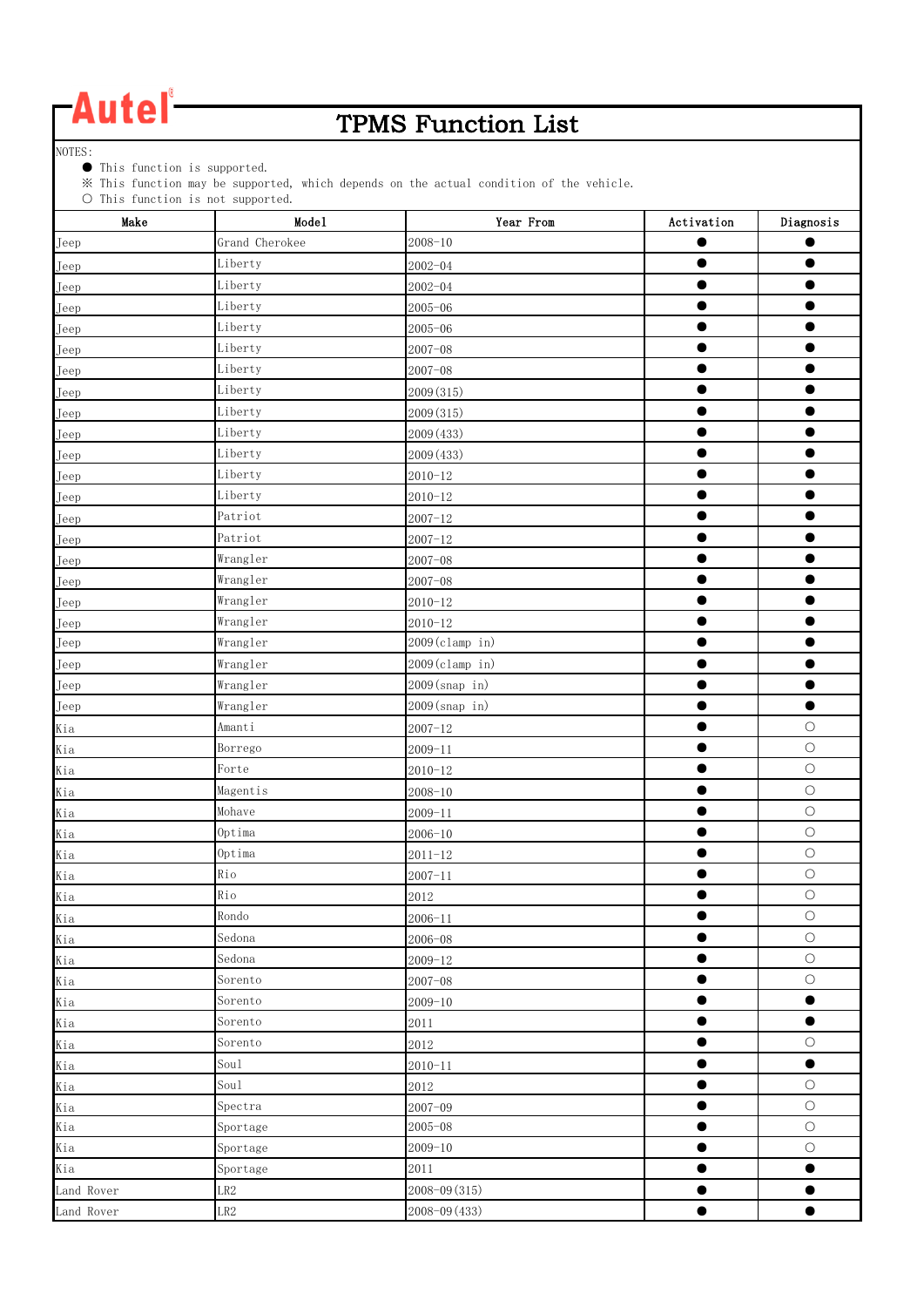### TPMS Function List

NOTES:

● This function is supported.

※ This function may be supported, which depends on the actual condition of the vehicle.

| Make       | Mode1             | Year From             | Activation | Diagnosis |
|------------|-------------------|-----------------------|------------|-----------|
| Land Rover | LR <sub>2</sub>   | $2010 - 11$           |            |           |
| Land Rover | LR3               | $2002 - 05$           |            |           |
| Land Rover | LR3               | 2006-09 (433)         |            |           |
| Land Rover | LR3               | 2006-09 (315)         |            |           |
| Land Rover | LR4               | $2010 - 11$           |            |           |
| Land Rover | Range Rover       | 2006 (315)            |            |           |
| Land Rover | Range Rover       | 2007-09 (315)         | 0          |           |
| Land Rover | Range Rover       | 2006 (433)            |            |           |
| Land Rover | Range Rover       | $2010 - 11(315)$      | ●          |           |
| Land Rover | Range Rover       | 2007-09 (433) (改动)    |            |           |
| Land Rover | Range Rover Sport | 2006-09 (315)         |            |           |
| Land Rover | Range Rover Sport | $2010 - 11(315)$      |            |           |
| Land Rover | Range Rover Sport | $2006 - 09(433)$      |            |           |
| Land Rover | Range Rover Sport | $2010 - 11(433)$      |            |           |
| Land Rover | Range Rover       | 2010-11 (433)<br>(新增) |            |           |
| Lexus      | CT 200H           | $2011 - 12$           | $\bullet$  |           |
| Lexus      | CT 200H           | $2011 - 12$           | ●          |           |
| Lexus      | ES 350            | $2007 - 12$           | ●          |           |
| Lexus      | ES 350            | $2007 - 12$           |            |           |
| Lexus      | GS 300            | $2005 - 12$           |            |           |
| Lexus      | GS 300            | $2005 - 12$           |            |           |
| Lexus      | GS 350            | $2007 - 12$           |            |           |
| Lexus      | GS 350            | $2007 - 12$           |            |           |
| Lexus      | GS 430            | 2005                  |            |           |
| Lexus      | GS 430            | 2005                  |            |           |
| Lexus      | GS 430            | 2006 (Early)          |            |           |
| Lexus      | GS 430            | 2006 (Early)          |            |           |
| Lexus      | GS 430            | 2006 (Late)           |            | ●         |
| Lexus      | GS 430            | 2006 (Late)           |            |           |
| Lexus      | GS 430            | 2007                  |            |           |
| Lexus      | GS 430            | 2007                  |            |           |
| Lexus      | GS 450H           | $2007 - 12$           |            |           |
| Lexus      | GS 450H           | $2007 - 12$           | ●          |           |
| Lexus      | GS 460            | $2008 - 12$           | $\bullet$  | O         |
| Lexus      | GS 460            | $2008 - 12$           |            |           |
| Lexus      | GX 460            | $2010 - 12$           | $\bullet$  | $\bullet$ |
| Lexus      | GX 460            | $2010 - 12$           | $\bullet$  | $\bullet$ |
| Lexus      | GX 470            | $2004 - 05$           |            | œ         |
| Lexus      | GX 470            | $2004 - 05$           |            |           |
| Lexus      | GX 470            | $2006$ (Early)        | $\bullet$  | ●         |
| Lexus      | GX 470            | 2006 (Early)          | $\bullet$  | 9         |
| Lexus      | GX 470            | 2006 (Late)           | ٠          |           |
| Lexus      | GX 470            | 2006 (Late)           |            | ●         |
| Lexus      | GX 470            | $2007 - 09$           | $\bullet$  |           |
| Lexus      | GX 470            | $2007 - 09$           | 9          |           |
| Lexus      | HS Series         | $2010 - 12$           |            |           |
| Lexus      | HS Series         | $2010 - 12$           |            | 0         |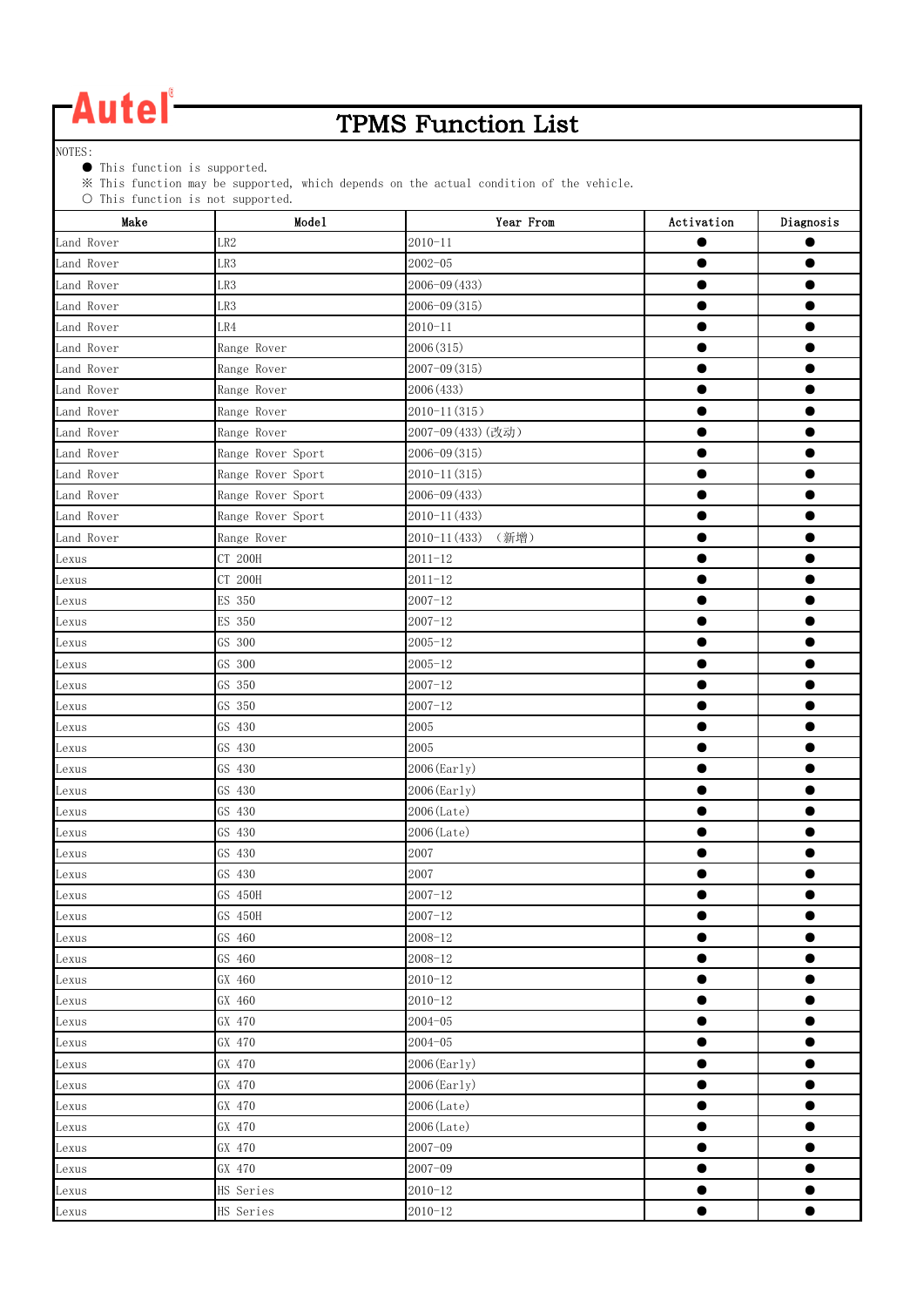### TPMS Function List

NOTES:

● This function is supported.

※ This function may be supported, which depends on the actual condition of the vehicle.

| Make     | Mode1                  | Year From                 | Activation | Diagnosis  |
|----------|------------------------|---------------------------|------------|------------|
| Lexus    | IS Series              | $2006 - 12$               |            |            |
| Lexus    | IS Series              | $2006 - 12$               | $\bullet$  | $\bullet$  |
| Lexus    | LS                     | $2007 - 12$               | ●          |            |
| Lexus    | LS                     | $2007 - 12$               |            |            |
| Lexus    | ${\rm L}{\rm X}$       | $2006 - 12$               |            |            |
| Lexus    | ${\rm L}{\rm X}$       | $2006 - 12$               |            |            |
| Lexus    | RX                     | $2006 - 12$               |            |            |
| Lexus    | RX                     | $2006 - 12$               |            |            |
| Lexus    | SC                     | $2007 - 11$               |            |            |
| Lexus    | SC                     | $2007 - 11$               |            |            |
| Lexus    | SC430                  | $2002 - 07$               |            |            |
| Lexus    | <b>SC430</b>           | $2002 - 07$               |            |            |
| Lincoln  | Aviator                | $2003 - 05$               |            |            |
| Lincoln  | Mark LT                | $2007 - 08$               |            |            |
| Lincoln  | Mark LT                | 2009                      | $\bullet$  | 0          |
| Lincoln  | <b>MKS</b>             | $2009 - 10$               |            |            |
| Lincoln  | <b>MKS</b>             | $2011 - 12$               | $\bullet$  | $\bullet$  |
| Lincoln  | <b>MKT</b>             | 2010                      |            |            |
| Lincoln  | <b>MKT</b>             | $2011 - 12$               |            |            |
| Lincoln  | MKX                    | 2007-10 W Chrome rims     |            |            |
| Lincoln  | <b>MKX</b>             | $2007-10$ W/O Chrome rims |            |            |
| Lincoln  | <b>MKX</b>             | $2011+$                   |            |            |
| Lincoln  | MKZ                    | $2007 - 09$               | ۰          |            |
| Lincoln  | <b>MKZ</b>             | $2011 - 12$               |            |            |
| Lincoln  | Navigator              | $2003 - 04$               | $\bullet$  | ●          |
| Lincoln  | Navigator              | $2005 - 06$               | $\bullet$  |            |
| Lincoln  | Navigator              | $2007 - 10$               |            |            |
| Lincoln  | Navigator              | 2011                      |            | œ          |
| Lincoln  | Town Car               | $2006 - 11$               | ●          | $\bullet$  |
| Lotus    | Elise                  | $2008 - 11$               |            | $\bigcirc$ |
| Lotus    | Evora                  | $2010 - 11$               |            | $\bigcirc$ |
| Lotus    | Exige                  | $2008 - 11$               | ۰          | $\circ$    |
| Maserati | $\operatorname{Coupe}$ | $2007 - 08$               | $\bullet$  | $\bigcirc$ |
| Maserati | Coupe                  | $2009 - 11$               | 0          | $\bigcirc$ |
| Maserati | Quattroporte           | $2004 - 09$               | 0          | $\bigcirc$ |
| Maserati | Quattroporte           | $2010 - 11$               | $\bullet$  | $\bigcirc$ |
| Maybach  | Landaulet              | $2009 - 12$               | $\bullet$  | $\bigcirc$ |
| Maybach  | Maybach 57             | $2003 - 11$               | $\bullet$  | $\bigcirc$ |
| Maybach  | Maybach 57 S           | $2006 - 12$               |            | $\bigcirc$ |
| Maybach  | Maybach 62             | $2003 - 11$               | $\bullet$  | $\bigcirc$ |
| Maybach  | Maybach 62 S           | $2003 - 12$               | 0          | $\bigcirc$ |
| Mazda    | <b>B</b> Pickup        | $2007 - 08$               | $\bullet$  | $\bullet$  |
| Mazda    | <b>B</b> Pickup        | 2009+                     | $\bullet$  | $\bullet$  |
| Mazda    | $CX-7$                 | $2007 - 11$               | $\bullet$  | $\bullet$  |
| Mazda    | $CX-9$                 | $2007 - 12$               | $\bullet$  |            |
| Mazda    | Mazda 2                | $2011 - 12$               |            |            |
| Mazda    | Mazda 3                | 2004                      | $\bullet$  |            |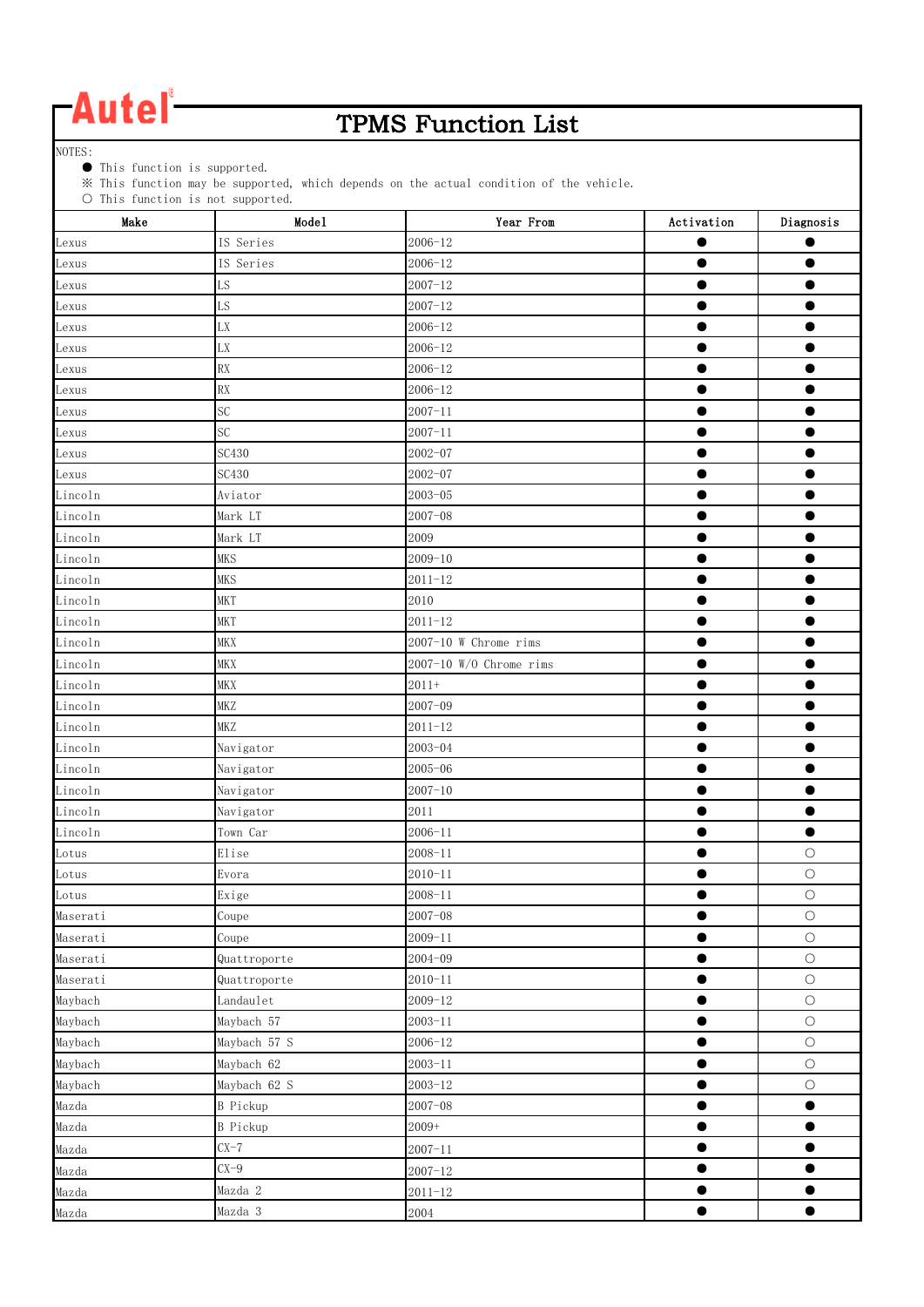### TPMS Function List

NOTES:

● This function is supported.

※ This function may be supported, which depends on the actual condition of the vehicle.

| Make     | Model             | Year From        | Activation | Diagnosis |
|----------|-------------------|------------------|------------|-----------|
| Mazda    | Mazda 3           | $2005 - 12$      |            | ●         |
| Mazda    | Mazda 5           | 2006-12          |            |           |
| Mazda    | Mazda 6           | $2005 - 12$      |            |           |
| Mazda    | MX-5 Miata        | $2006 - 12$      |            |           |
| Mazda    | $RX-8$            | 2004             |            |           |
| Mazda    | $RX-8$            | $2005 - 11$      |            |           |
| Mazda    | Speed 3           | $2010 - 12$      |            |           |
| Mazda    | Speed 6           | $2007 - 08$      |            |           |
| Mazda    | Tribute           | $2006 - 08$      | $\bullet$  |           |
| Mazda    | Tribute           | $2009 - 11$      | $\bullet$  |           |
| Mercedes | C Class           | $2007 - 12$      |            |           |
| Mercedes | CL 63-65-550-600  | $2007 - 11(315)$ |            |           |
| Mercedes | CL 63-65-550-600  | $2007 - 11(433)$ |            |           |
| Mercedes | CL Class          | $2000 - 06(315)$ | ●          |           |
| Mercedes | CL Class          | $2000 - 06(433)$ |            |           |
| Mercedes | CL Class          | 2007 (315)       |            |           |
| Mercedes | CL Class          | 2007 (433)       |            |           |
| Mercedes | CL Class          | 2008-12          |            |           |
| Mercedes | CLK 63-65-550-600 | $2006 - 11(315)$ |            |           |
| Mercedes | CLK 63-65-550-600 | 2006-11 (433)    |            |           |
| Mercedes | CLK Class         | 2006-07          |            |           |
| Mercedes | CLK Class         | 2008-09          | 0          |           |
| Mercedes | CLS Class         | $2010 - 12$      |            |           |
| Mercedes | CLS Class         | $2006 - 09(315)$ | $\bullet$  | $\bullet$ |
| Mercedes | CLS Class         | $2006 - 09(433)$ |            |           |
| Mercedes | E Class           | $2000 - 05(315)$ |            |           |
| Mercedes | E Class           | $2000 - 05(433)$ |            |           |
| Mercedes | E Class           | 2006-09 (315)    |            |           |
| Mercedes | E Class           | $2006 - 09(433)$ |            |           |
| Mercedes | E Class           | $2011 - 12$      |            |           |
| Mercedes | E Class           | 2010 (Early 315) |            |           |
| Mercedes | E Class           | 2010 (Early 433) |            |           |
| Mercedes | E Class           | 2010 (Late SCH)  | $\bullet$  | ●         |
| Mercedes | G Class           | $2007 - 10$      |            |           |
| Mercedes | GL                | $2010 - 12$      |            |           |
| Mercedes | GL Class          | 2007-09 (315)    |            |           |
| Mercedes | GL Class          | $2007 - 09(433)$ |            |           |
| Mercedes | <b>GLK</b>        | $2010 - 12$      |            |           |
| Mercedes | ML Class          | 2006-09 (315)    |            |           |
| Mercedes | ML Class          | 2006-09 (433)    |            |           |
| Mercedes | ML Class          | 2010 (Early 315) |            |           |
| Mercedes | ML Class          | 2010 (Early 433) |            |           |
| Mercedes | ML Class          | 2010 (Late SCH)  |            | ●         |
| Mercedes | ML Class          | $2011 - 12$      |            |           |
| Mercedes | R Class           | $2006 - 12(315)$ |            |           |
| Mercedes | R Class           | 2006-12 (433)    |            |           |
| Mercedes | R Class           | 2010 (删除)        | $\bullet$  | $\bullet$ |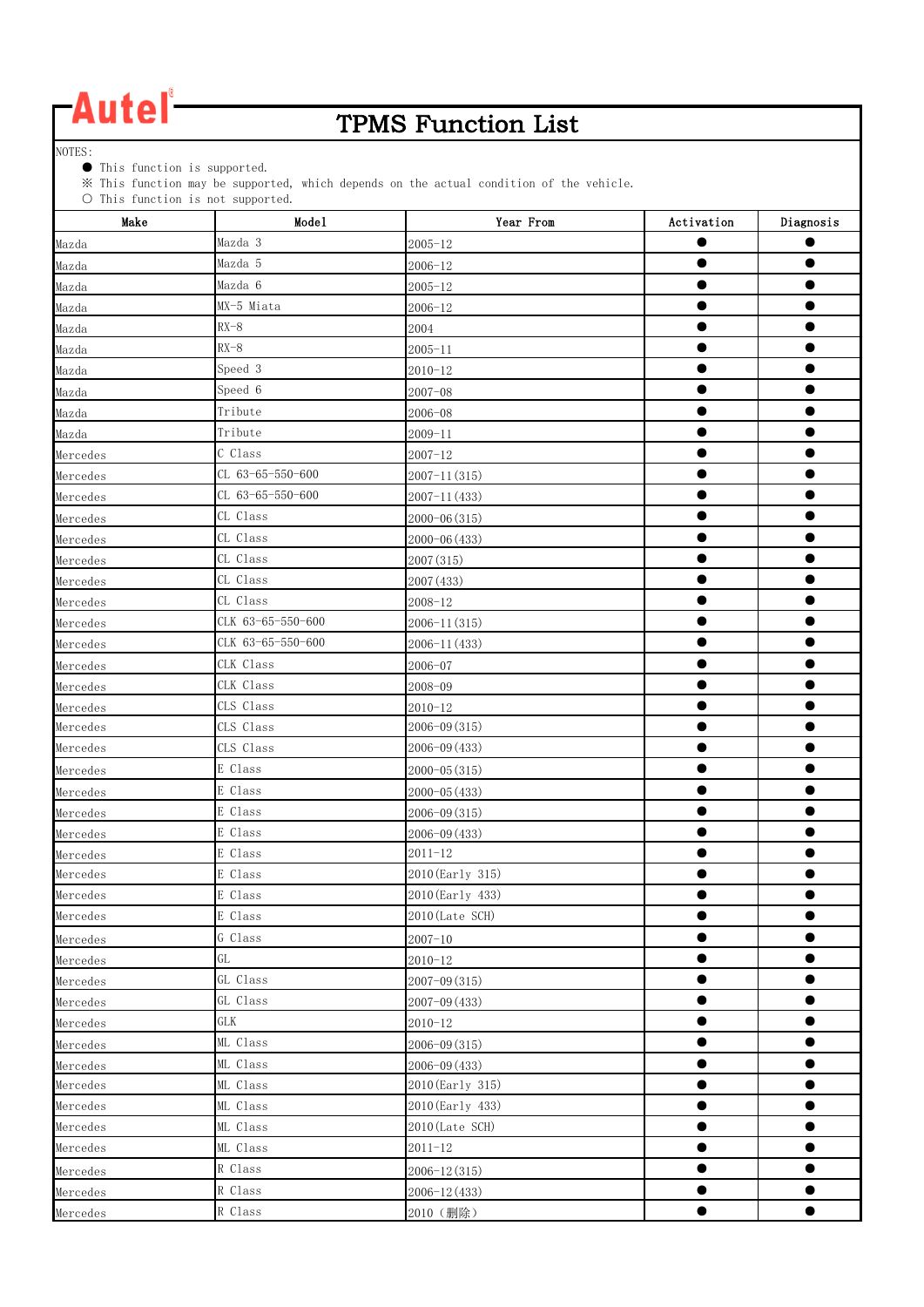### TPMS Function List

NOTES:

● This function is supported.

※ This function may be supported, which depends on the actual condition of the vehicle.

| Make       | $\cup$ Inis function is not supported.<br>Mode1 | Year From        | Activation | Diagnosis |
|------------|-------------------------------------------------|------------------|------------|-----------|
| Mercedes   | R Class                                         | 2011 (删除)        |            |           |
| Mercedes   | S Class                                         | 2000-06 (315)    | ●          |           |
| Mercedes   | S Class                                         | 2000-06 (433)    |            |           |
| Mercedes   | S Class                                         | $2007 - 09(315)$ | ●          |           |
| Mercedes   | S Class                                         | 2007-09 (433)    |            |           |
| Mercedes   | S Class                                         | 2010(315)        | ●          |           |
| Mercedes   | S Class                                         | 2010(433)        |            |           |
| Mercedes   | SL Class                                        | $2000 - 05(315)$ | $\bullet$  | $\bullet$ |
| Mercedes   | SL Class                                        | $2000 - 05(433)$ |            |           |
| Mercedes   | SL Class                                        | 2006-11 (315)    |            |           |
| Mercedes   | SL Class                                        | 2006-11 (433)    |            |           |
| Mercedes   | SLK Class                                       | $2008 - 12$      |            |           |
| Mercedes   | SLR Class                                       | 2001-07 (315)    |            |           |
| Mercedes   | SLR Class                                       | $2001 - 07(433)$ |            |           |
| Mercedes   | SLR Class                                       | 2008-09 (433)    |            |           |
| Mercedes   | SLR McLaren                                     | $2005 - 06$      |            |           |
| Mercedes   | <b>SLS</b>                                      | 2011             |            |           |
| Mercury    | Grand Marquis                                   | $2006 - 11$      |            |           |
| Mercury    | Mariner                                         | $2006 - 08$      |            |           |
| Mercury    | Mariner                                         | $2009 - 11$      |            |           |
| Mercury    | Milan                                           | 2008-09          |            |           |
| Mercury    | Milan                                           | $2010 - 11$      |            |           |
| Mercury    | Montego                                         | 2006-07          |            |           |
| Mercury    | Monterey                                        | $2004 - 05$      |            |           |
| Mercury    | Monterey                                        | 2006-07          |            |           |
| Mercury    | Mountaineer                                     | $2002 - 05$      |            |           |
| Mercury    | Mountaineer                                     | $2006 - 10$      |            |           |
| Mercury    | Sable                                           | 2008-09          |            |           |
| Mini       | A11                                             | $2007 - 09$      |            |           |
| Mini       | A11                                             | $2010 - 12$      |            |           |
| Mitsubishi | Conti Set To Park                               | $\mbox{ALL}$     | $\bullet$  | $\bullet$ |
| Mitsubishi | Conti Set To Park                               | <b>ALL</b>       |            |           |
| Mitsubishi | Eclipse                                         | 2006-07 (Alloy)  |            |           |
| Mitsubishi | Eclipse                                         | 2006-07 (Alloy)  |            |           |
| Mitsubishi | Eclipse                                         | 2006-07 (Steel)  | $\bullet$  |           |
| Mitsubishi | Eclipse                                         | 2006-07 (Steel)  |            |           |
| Mitsubishi | Eclipse                                         | $2008 - 10$      |            |           |
| Mitsubishi | Eclipse                                         | $2008 - 10$      |            | ●         |
| Mitsubishi | Eclipse                                         | 2011-12 (Alloy)  |            |           |
| Mitsubishi | Eclipse                                         | 2011-12 (Alloy)  |            |           |
| Mitsubishi | Eclipse                                         | 2011-12 (Steel)  |            |           |
| Mitsubishi | Eclipse                                         | 2011-12 (Steel)  |            |           |
| Mitsubishi | Endeavor                                        | $2003 - 06$      | ●          |           |
| Mitsubishi | Endeavor                                        | $2003 - 06$      |            |           |
| Mitsubishi | Endeavor                                        | 2007 (315)       |            |           |
| Mitsubishi | Endeavor                                        | 2007 (315)       |            |           |
| Mitsubishi | Endeavor                                        | 2007 (433)       |            |           |
|            |                                                 |                  |            |           |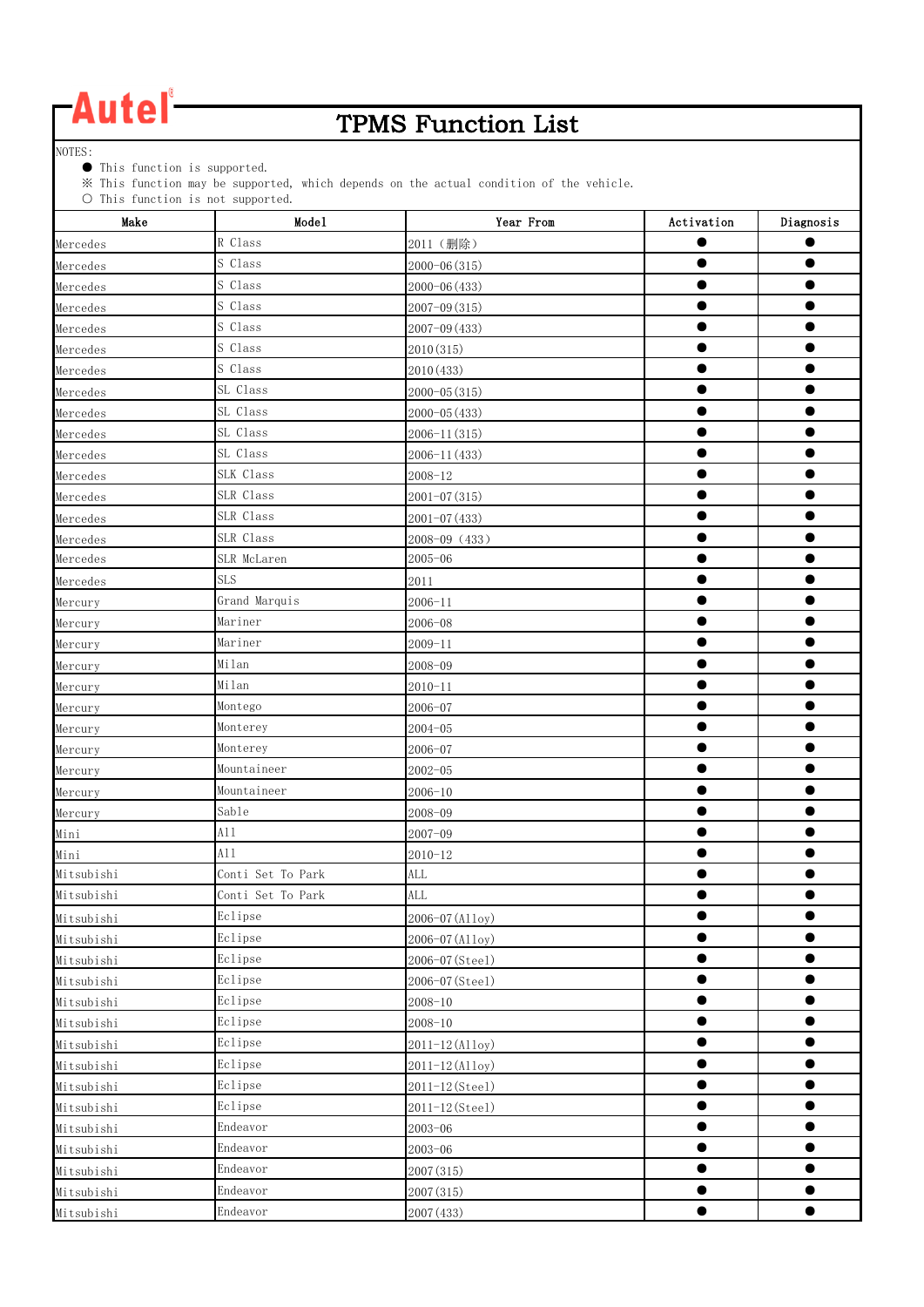### TPMS Function List

NOTES:

● This function is supported.

※ This function may be supported, which depends on the actual condition of the vehicle.

| $\cup$ Inis function is not supported.<br>Make | Mode1     | Year From         | Activation | Diagnosis |
|------------------------------------------------|-----------|-------------------|------------|-----------|
| Mitsubishi                                     | Endeavor  | 2007 (433)        |            |           |
| Mitsubishi                                     | Endeavor  | $2008 - 10$       | ●          |           |
| Mitsubishi                                     | Endeavor  | $2008 - 10$       |            |           |
| Mitsubishi                                     | Endeavor  | 2011-12 (Alloy)   |            |           |
| Mitsubishi                                     | Endeavor  | 2011-12 (Alloy)   |            |           |
| Mitsubishi                                     | Endeavor  | 2011-12 (Steel)   |            | $\bullet$ |
| Mitsubishi                                     | Endeavor  | 2011-12 (Steel)   |            |           |
| Mitsubishi                                     | Galant    | $2004 - 06$       | $\bullet$  | $\bullet$ |
| Mitsubishi                                     | Galant    | $2004 - 06$       |            |           |
| Mitsubishi                                     | Galant    | 2007-09 (Alloy)   |            |           |
| Mitsubishi                                     | Galant    | 2007-09 (Alloy)   |            |           |
| Mitsubishi                                     | Galant    | 2007-09 (Steel)   |            |           |
| Mitsubishi                                     | Galant    | 2007-09 (Steel)   |            |           |
| Mitsubishi                                     | Galant    | 2010              |            |           |
| Mitsubishi                                     | Galant    | 2010              | $\bullet$  |           |
| Mitsubishi                                     | Galant    | 2011-12 (Alloy)   |            |           |
| Mitsubishi                                     | Galant    | 2011-12 (Alloy)   |            |           |
| Mitsubishi                                     | Galant    | 2011-12 (Steel)   |            |           |
| Mitsubishi                                     | Galant    | 2011-12 (Steel)   |            |           |
| Mitsubishi                                     | Lancer    | $2008 - 10$       |            |           |
| Mitsubishi                                     | Lancer    | $2008 - 10$       |            |           |
| Mitsubishi                                     | Lancer    | 2011              |            |           |
| Mitsubishi                                     | Lancer    | 2011              |            | ●         |
| Mitsubishi                                     | Montero   | $2003 - 06$       |            |           |
| Mitsubishi                                     | Montero   | $2003 - 06$       |            |           |
| Mitsubishi                                     | Outlander | $2007 - 10$       |            |           |
| Mitsubishi                                     | Outlander | $2007 - 10$       |            | $\bullet$ |
| Mitsubishi                                     | Outlander | $2011 - 12$       |            |           |
| Mitsubishi                                     | Outlander | $2011 - 12$       |            |           |
| Mitsubishi                                     | Raider    | 2008-09           |            |           |
| Mitsubishi                                     | Raider    | 2008-09           | $\bullet$  | $\bullet$ |
| Nissan                                         | 350Z      | $2003 - 06$       |            |           |
| Nissan                                         | 350Z      | $2007 - 09$       |            | O         |
| Nissan                                         | 370Z      | $2009 - 10$       | $\bullet$  | $\bullet$ |
| Nissan                                         | 370Z      | 2010.05-12        | $\bullet$  | $\bullet$ |
| Nissan                                         | Altima    | $2006 - 12$       | $\bullet$  | $\bullet$ |
| Nissan                                         | Armada    | 2005-06 (Alloy)   | 0          | 0         |
| Nissan                                         | Armada    | 2005-06 (Steel)   | ●          |           |
| Nissan                                         | Armada    | $2007 - 08$       |            |           |
| Nissan                                         | Armada    | $2009 - 12$       | ●          | œ         |
| Nissan                                         | Armada-LE | $2008 - 12$       |            |           |
| Nissan                                         | Cube      | 2009              |            | ●         |
| Nissan                                         | Cube      | 2010              | ●          | ●         |
| Nissan                                         | Cube      | 2011(with Ikey)   | O          |           |
| Nissan                                         | Cube      | 2011-12 (non Ikey |            |           |
| Nissan                                         | Frontier  | $2003 - 04$       |            |           |
| Nissan                                         | Frontier  | 2005-07 (Alloy)   |            | ●         |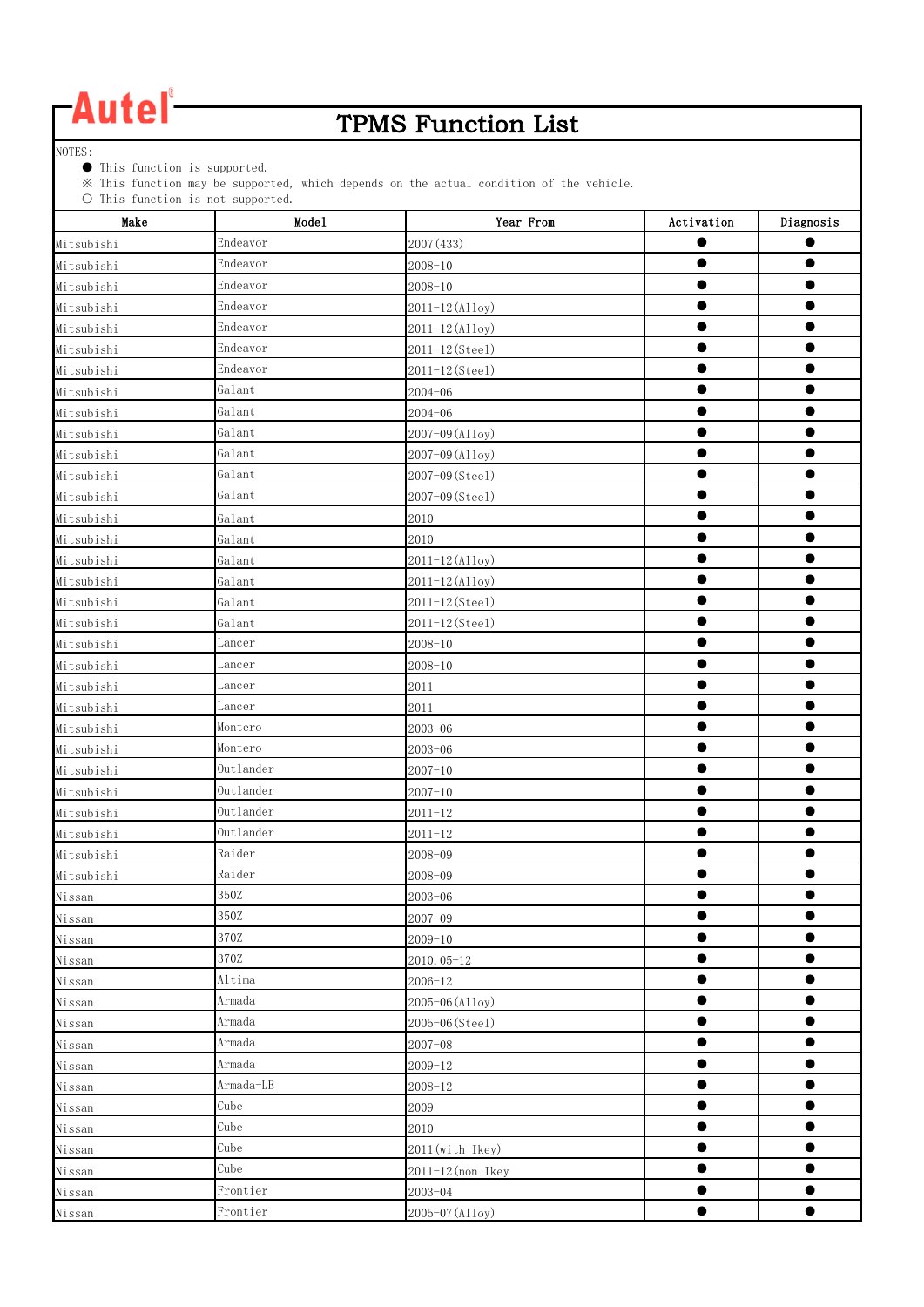### TPMS Function List

NOTES:

● This function is supported.

※ This function may be supported, which depends on the actual condition of the vehicle.

| $\cup$ This function is not supported.<br>Make | Mode1                  | Year From                             | Activation | Diagnosis  |
|------------------------------------------------|------------------------|---------------------------------------|------------|------------|
| Nissan                                         | Frontier               | 2005-07 (Steel)                       |            |            |
| Nissan                                         | Frontier               | 2008 (Alloy)                          | $\bullet$  |            |
| Nissan                                         | Frontier               | 2008 (Steel)                          |            |            |
| Nissan                                         | Frontier               | $2009 - 12$                           |            |            |
| Nissan                                         | $GT-R$                 | $2009 - 12$                           |            |            |
|                                                | Juke                   |                                       |            |            |
| Nissan                                         | Juke                   | 2011(with Ikey)<br>2011-12 (non Ikey) |            |            |
| Nissan                                         | Leaf                   | 2011                                  | $\bullet$  | ●          |
| Nissan                                         | Maxima                 |                                       | $\bullet$  |            |
| Nissan                                         | Maxima                 | 2006                                  |            |            |
| Nissan                                         | Maxima                 | 2007 (Alloy)                          |            |            |
| Nissan                                         | Maxima                 | 2007 (Steel)                          |            |            |
| Nissan                                         |                        | $2008 - 12$                           |            |            |
| Nissan                                         | Murano                 | $2003 - 06$                           |            |            |
| Nissan                                         | Murano<br>Murano       | $2007 - 09$                           |            |            |
| Nissan                                         | NV1500                 | $2010 - 12$                           |            |            |
| Nissan                                         |                        | 2012                                  |            |            |
| Nissan                                         | NV2500HD               | 2012                                  |            |            |
| Nissan                                         | NV3500HD<br>Pathfinder | 2012                                  |            |            |
| Nissan                                         |                        | 2003                                  |            |            |
| Nissan                                         | Pathfinder             | 2004 (Alloy)                          |            |            |
| Nissan                                         | Pathfinder             | 2004 (Steel)                          |            |            |
| Nissan                                         | Pathfinder             | $2005 - 06$                           |            |            |
| Nissan                                         | Pathfinder             | $2007 - 12$                           | $\bullet$  | $\bullet$  |
| Nissan                                         | Quest                  | 2004                                  |            |            |
| Nissan                                         | Quest                  | 2005-07 (Alloy)                       |            |            |
| Nissan                                         | Quest                  | 2005-07 (Steel)                       |            |            |
| Nissan                                         | Quest                  | $2008 - 10$                           | ●          |            |
| Nissan                                         | Quest                  | $2011 - 12$                           |            |            |
| Nissan                                         | Rogue                  | $2008 - 12$                           |            |            |
| Nissan                                         | Sentra                 | 2007-08 (Alloy)                       |            |            |
| Nissan                                         | Sentra                 | 2007-08 (Steel)                       | $\bullet$  | $\bullet$  |
| Nissan                                         | Sentra                 | $2009 - 12$                           |            |            |
| Nissan                                         | Titan                  | 2004                                  | $\bullet$  | 0          |
| Nissan                                         | Titan                  | 2005-07 (Alloy)                       | $\bullet$  | $\bullet$  |
| Nissan                                         | Titan                  | 2005-07 (Steel)                       | $\bullet$  | ●          |
| Nissan                                         | Titan                  | 2008 (Alloy)                          | $\bullet$  | ●          |
| Nissan                                         | Titan                  | 2008 (Steel)                          |            |            |
| Nissan                                         | Versa HB               | 2007-08 (Alloy)                       |            | e          |
| Nissan                                         | Versa HB               | 2007-08 (Steel)                       | 0          |            |
| Nissan                                         | Versa HB               | $2009 - 11$                           | $\bullet$  | e          |
| Nissan                                         | Versa Sedan            | 2012                                  | 0          | 0          |
| Nissan                                         | Xterra                 | $2003 - 04$                           | $\bullet$  | $\bullet$  |
| Nissan                                         | Xterra                 | 2005                                  | $\bullet$  | $\bullet$  |
| Nissan                                         | Xterra                 | 2006 (Alloy)                          | $\bullet$  |            |
| Nissan                                         | Xterra                 | 2006(Steel)                           |            |            |
| Nissan                                         | Xterra                 | $2007 - 12$                           | $\bullet$  | $\bullet$  |
| 0pe1                                           | Astra H                | 01/2004-08/2009                       | $\bullet$  | $\bigcirc$ |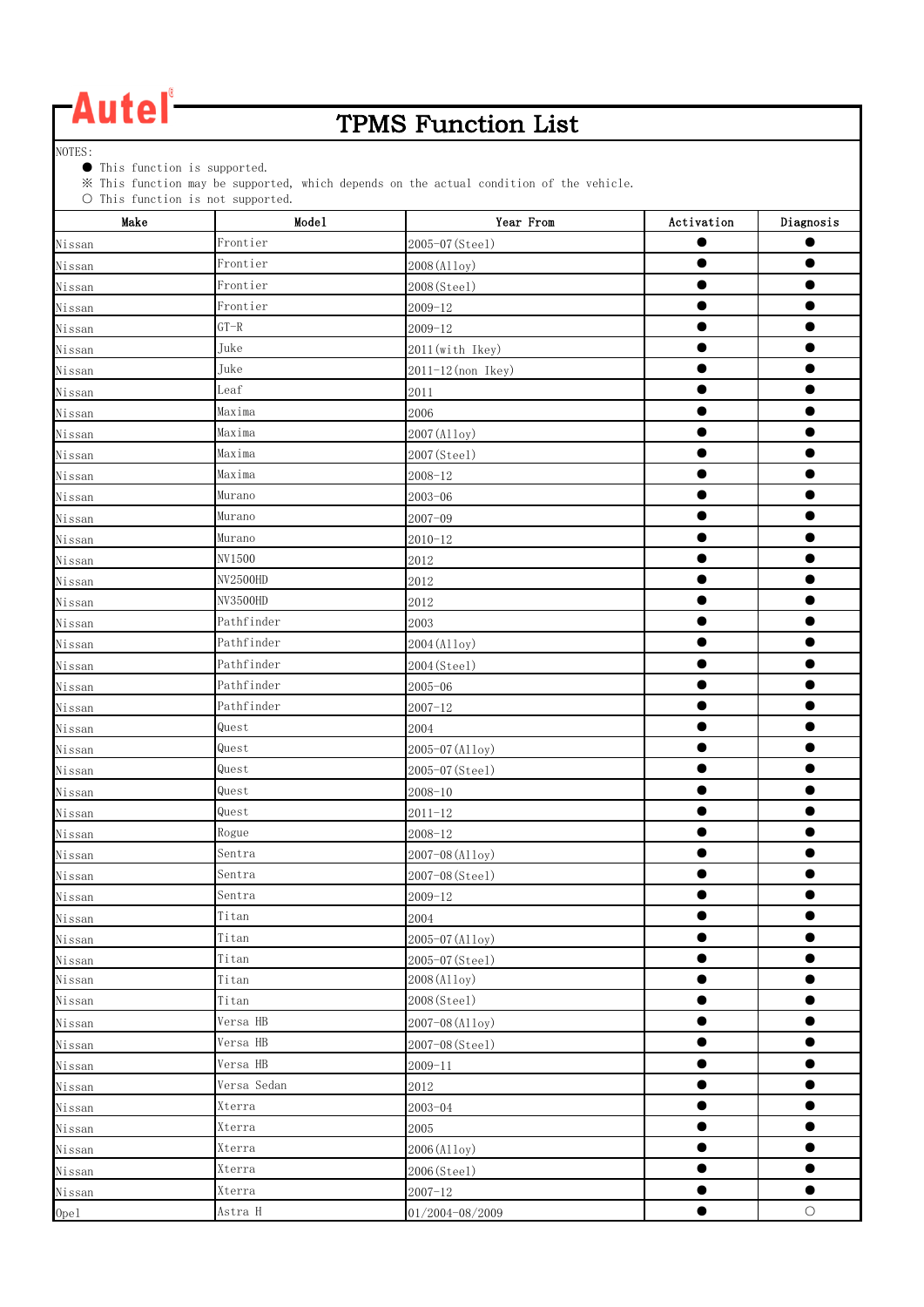### TPMS Function List

NOTES:

● This function is supported.

※ This function may be supported, which depends on the actual condition of the vehicle.

| $\circ$ into randeron is not supported.<br>Make | Mode1          | Year From             | Activation | Diagnosis  |
|-------------------------------------------------|----------------|-----------------------|------------|------------|
| 0pe1                                            | Insignia       | $10/2008 - >$         |            | $\circ$    |
| 0pe1                                            | Signum         | 08/2002-12/2003       |            | $\circ$    |
| 0pe1                                            | Signum         | 01/2004-08/2009       |            | $\circ$    |
| 0pe1                                            | Vectra         | 08/2002-12/2003       |            | $\bigcirc$ |
| 0pe1                                            | Vectra         | 08/2002-08/2008       | $\bullet$  | $\bigcirc$ |
| 0pe1                                            | Vectrqa Estate | $\rightarrow$ 08/2009 | ●          | $\bigcirc$ |
| 0pe1                                            | Zafira         | 01/2004-08/2009       | $\bullet$  | $\bigcirc$ |
| Peugeot                                         | 207            | $04/2006 - \rangle$   |            | $\bigcirc$ |
| Peugeot                                         | 307            | $03/2007 - >$         | $\bullet$  | $\bigcirc$ |
| Peugeot                                         | 307            | $-2007$               |            | $\circ$    |
| Peugeot                                         | 308            | $09/2007 -$           |            | $\circ$    |
| Peugeot                                         | 308 SW         | $2008 - \rangle$      |            | $\bigcirc$ |
| Peugeot                                         | 3008           | $2009 - \rangle$      | ●          | $\bigcirc$ |
| Peugeot                                         | 5008           | $2009 - \rangle$      |            | $\bigcirc$ |
| Peugeot                                         | 407            | $09/2004 -$           |            | $\bigcirc$ |
| Peugeot                                         | 407 SW         | $09/2004 -$           | $\bullet$  | $\bigcirc$ |
| Peugeot                                         | 407 Coupe      | $09/2005 -$           | $\bullet$  | $\circ$    |
| Peugeot                                         | 607            | 05/2000->09/2004      | $\bullet$  | $\circ$    |
| Peugeot                                         | 607 II         | $10/2004 - >$         |            | $\bigcirc$ |
| Peugeot                                         | 807            | 06/2002->09/2005      |            | $\bigcirc$ |
| Peugeot                                         | 807            | $10/2005 - \rangle$   |            | $\bigcirc$ |
| Plymouth                                        | Prowler        | 1997-98               |            | $\bigcirc$ |
| Plymouth                                        | Prowler        | 1999-2001             |            | $\bigcirc$ |
| Plymouth                                        | Prowler        | 2002                  | ●          | $\circ$    |
| Pontiac                                         | G3             | $2009 - 10$           |            | ●          |
| Pontiac                                         | G5             | 2008                  | O          |            |
| Pontiac                                         | G5             | $2009 - 10$           |            |            |
| Pontiac                                         | G <sub>6</sub> | 2008(clamp in)        |            | ●          |
| Pontiac                                         | G <sub>6</sub> | 2008(snap in)         |            |            |
| Pontiac                                         | G <sub>6</sub> | $2009 - 10$           |            |            |
| Pontiac                                         | G8             | 2008-09               |            |            |
| Pontiac                                         | Grand Prix     | 2007                  |            |            |
| Pontiac                                         | Grand Prix     | 2008(clamp in)        | $\bullet$  | $\bullet$  |
| Pontiac                                         | Grand Prix     | 2008(snap in)         | 0          | 0          |
| Pontiac                                         | Montana        | 2008-09               |            |            |
| Pontiac                                         | Solstice       | 2008                  | $\bullet$  | $\bullet$  |
| Pontiac                                         | Solstice       | 2009                  | $\bullet$  | $\bullet$  |
| Pontiac                                         | Solstice       | 2010                  |            |            |
| Pontiac                                         | Torrent        | $2007 - 08$           |            |            |
| Pontiac                                         | Torrent        | 2009                  | ●          | ●          |
| Pontiac                                         | Vibe           | $2008 - 10$           |            | ۸          |
| Pontiac                                         | Wave           | 2008-09               |            | ●          |
| Porsche                                         | 911 Carrera    | $2005 - 08$           |            | $\bigcirc$ |
| Porsche                                         | 911 Carrera    | $2009 - 11$           | ●          | $\bigcirc$ |
| Porsche                                         | 911 Turbo      | 2006-08               |            | $\bigcirc$ |
| Porsche                                         | 997 GT3        | $2007 - 09$           |            | $\bigcirc$ |
| Porsche                                         | 997 GT3        | $2010 - 11$           |            | $\bigcirc$ |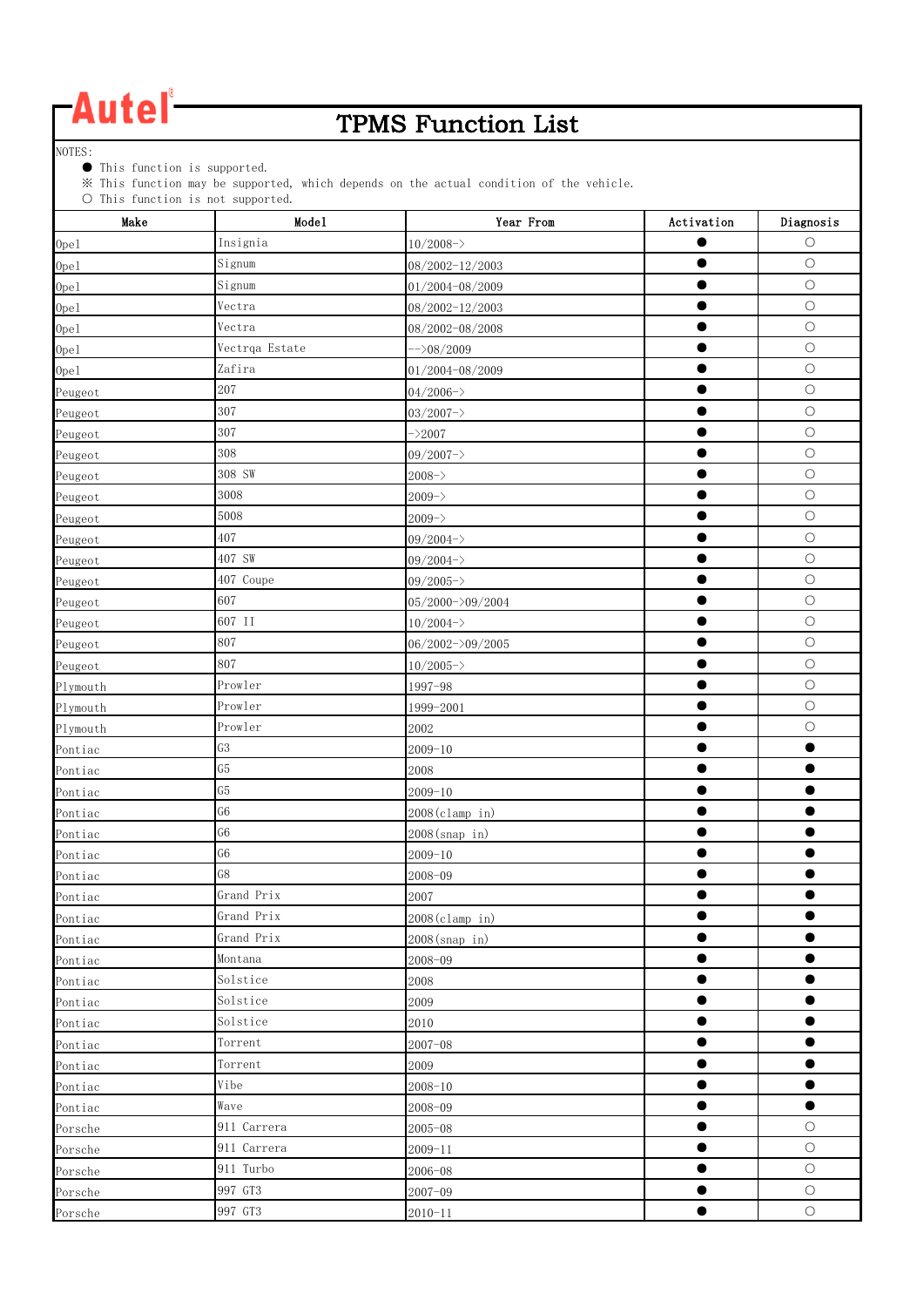### TPMS Function List

NOTES:

● This function is supported.

※ This function may be supported, which depends on the actual condition of the vehicle.

| $\cup$ inis function is not supported.<br>Make | Mode1           | Year From            | Activation | Diagnosis  |
|------------------------------------------------|-----------------|----------------------|------------|------------|
| Porsche                                        | Boxster         | $2005 - 08(433)$     |            | $\circ$    |
| Porsche                                        | Boxster         | $2009 - 12$          |            | $\bigcirc$ |
| Porsche                                        | Carerra GT      | $2003 - 11$          | ●          | $\bigcirc$ |
| Porsche                                        | Cayenne         | $2002 - 06$          | $\bullet$  | $\bigcirc$ |
| Porsche                                        | Cayenne         | $2007 - 09$          | $\bullet$  | $\bigcirc$ |
| Porsche                                        | Cayenne         | $2009 - 10(315)$     | $\bullet$  | $\bigcirc$ |
| Porsche                                        | Cayenne         | $2010 - 12$          |            | $\bigcirc$ |
| Porsche                                        | Cayman          | $2005 - 08$          | ●          | $\bigcirc$ |
| Porsche                                        | Cayman          | $2009 - 10$          | $\bullet$  | $\circ$    |
| Porsche                                        | Panamera        | $2010 - 12(315)$     |            | $\circ$    |
| Porsche                                        | Panamera        | $2010 - 12(433)$     |            | $\bigcirc$ |
| Renault                                        | Clio III        | $09/2005 -$          |            | $\bigcirc$ |
| Renault                                        | Espace IV       | $09/2002 -$          |            | $\bigcirc$ |
| Renault                                        | Koleos          | $06/2008 - \rangle$  | ●          | $\circ$    |
| Renault                                        | Laguna II       | $10/2002 -$          | $\bullet$  | $\bigcirc$ |
| Renault                                        | Laguna II       | $04/2005 - \rangle$  | $\bullet$  | $\bigcirc$ |
| Renault                                        | Laguna III      | $09/2007 -$          | $\bullet$  | $\circ$    |
| Renault                                        | Megan I         | $01/2001 - 207/2003$ | $\bullet$  | $\bigcirc$ |
| Renault                                        | Megane II       | $08/2003 - \rangle$  |            | $\bigcirc$ |
| Renault                                        | Megane III      | $10/2008 - \rangle$  | $\bullet$  | $\bigcirc$ |
| Renault                                        | Modus           | $12/2005 -$          | $\bullet$  | $\circ$    |
| Renault                                        | Scenic I        | $01/2001 - 207/2004$ | ●          | $\bigcirc$ |
| Renault                                        | Scenic RX4      | $01/2001 - \rangle$  |            | $\bigcirc$ |
| Renault                                        | Scenic II       | $08/2004 -$          | $\bullet$  | $\bigcirc$ |
| Renault                                        | Scenic II       | $2006 - \rangle$     |            | $\bigcirc$ |
| Renault                                        | Scenic III      | $2009 - \rangle$     |            | $\bigcirc$ |
| Renault                                        | Vel Satis       | $02/2002 -$          |            | $\bigcirc$ |
| Saab                                           | $9 - 3$         | $2004 - 07$          | $\bullet$  | $\bigcirc$ |
| Saab                                           | $9 - 3$         | $2008 - 12$          | ●          | $\bigcirc$ |
| Saab                                           | $9 - 5$         | $2004 - 07$          |            | $\bigcirc$ |
| Saab                                           | $9 - 5$         | $2008 - 12$          | ●          | $\bigcirc$ |
| Saab                                           | $9 - 7X$        | $2005 - 07$          |            | $\circ$    |
| Saab                                           | $9 - 7X$        | $2008 - 09$          | O          | ●          |
| Saturn                                         | Astra           | 2008-09              |            | $\bigcirc$ |
| Saturn                                         | Astra           | 2010                 | $\bullet$  | $\bigcirc$ |
| Saturn                                         | Aura            | 2007                 | $\bullet$  | $\bullet$  |
| Saturn                                         | Aura            | 2008(clamp in)       | $\bullet$  | $\bullet$  |
| Saturn                                         | Aura            | 2008(snap in)        | $\bullet$  |            |
| Saturn                                         | Aura            | $2009 - 10$          | $\bullet$  | $\bullet$  |
| Saturn                                         | Lamda Crossover | $2007 - 08$          | $\bullet$  | $\bigcirc$ |
| Saturn                                         | Outlook         | $2007 - 08$          | $\bullet$  | $\bullet$  |
| Saturn                                         | Outlook         | $2009 - 10$          |            | $\bullet$  |
| Saturn                                         | Sky             | 2008                 | $\bullet$  | $\bullet$  |
| Saturn                                         | Sky             | 2009                 | $\bullet$  | $\bullet$  |
| Saturn                                         | Vue             | 2007                 | 0          | $\bigcirc$ |
| Saturn                                         | Vue             | 2008                 | $\bullet$  |            |
| Saturn                                         | Vue             | $2009 - 10$          | $\bullet$  | $\bullet$  |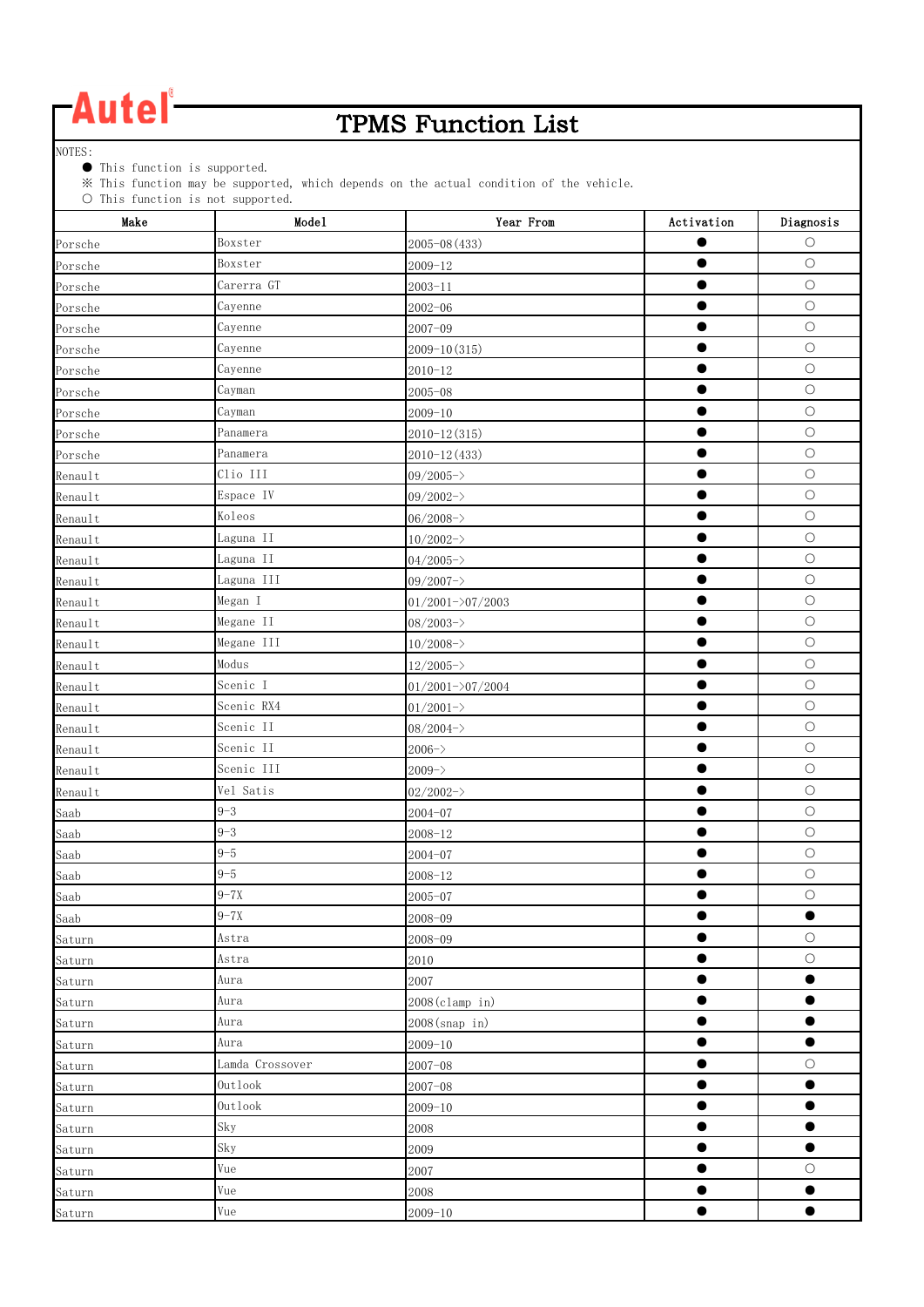### TPMS Function List

NOTES:

● This function is supported.

※ This function may be supported, which depends on the actual condition of the vehicle.

| $\cup$ inis function is not supported.<br>Make | Mode1        | Year From            | Activation | Diagnosis  |
|------------------------------------------------|--------------|----------------------|------------|------------|
| Scion                                          | iQ           | 2012                 |            |            |
| Scion                                          | <b>TC</b>    | $2006 - 12$          |            |            |
| Scion                                          | XB           | $2007 - 12$          | 0          |            |
| Scion                                          | XD           | $2008 - 12$          |            |            |
| Smart                                          | Fortwo       | 2008 (CONTI)         | $\bullet$  |            |
| Smart                                          | Fortwo       | 2008 (SCH)           | $\bullet$  |            |
| Smart                                          | Fortwo       | $2009 - 12$          |            |            |
| Subaru                                         | B9 Tribeca   | $2006 - 11$          |            |            |
| Subaru                                         | Forester     | $2008 - 12$          | $\bullet$  |            |
| Subaru                                         | Impreza      | $2008 - 12$          |            |            |
| Subaru                                         | Legacy       | $2004 - 07$          |            |            |
| Subaru                                         | Legacy       | $2008 - 12$          |            |            |
| Subaru                                         | Outback      | $2004 - 07$          |            |            |
| Subaru                                         | Outback      | $2008 - 12$          | 0          |            |
| Subaru                                         | Tribeca      | $2008 - 12$          | $\bullet$  | $\bullet$  |
| Suzuki                                         | Equator      | $2009 - 12$          | $\bullet$  | $\bigcirc$ |
| Suzuki                                         | Forenza      | $2007 - 08$          |            | $\circ$    |
| Suzuki                                         | Grand Vitara | $2007 - 12$          | 0          | $\bigcirc$ |
| Suzuki                                         | Kizashi      | $2010 - 12$          |            | $\bigcirc$ |
| Suzuki                                         | Reno         | $2007 - 08$          |            | $\bigcirc$ |
| Suzuki                                         | SX4          | $2007 - 12$          |            | $\bigcirc$ |
| Suzuki                                         | Verona       | $2005 - 06$          | 0          | $\bigcirc$ |
| Suzuki                                         | $XL-7$       | $2005 - 06$          |            | $\bigcirc$ |
| Suzuki                                         | $KL-7$       | $2007 - 11$          | $\bullet$  | $\bigcirc$ |
| Tesla                                          | Roadster     | 2010                 |            | $\bigcirc$ |
| Toyota                                         | 4 Runner     | $2003 - 05$          |            |            |
| Toyota                                         | 4 Runner     | $2003 - 05$          | -          |            |
| Toyota                                         | 4 Runner     | $2006$ (Early)       | ●          |            |
| Toyota                                         | 4 Runner     | $2006$ (Early)       | ●          |            |
| Toyota                                         | 4 Runner     | 2006 (Late)          |            |            |
| Toyota                                         | 4 Runner     | $2006$ (Late)        | œ          |            |
| Toyota                                         | 4 Runner     | $2007 - 12$          |            |            |
| Toyota                                         | 4 Runner     | $2007 - 12$          |            |            |
| Toyota                                         | Avalon       | 2007-12 (Japan made) |            |            |
| Toyota                                         | Avalon       | 2007-12 (Japan made) |            |            |
| Toyota                                         | Avalon       | 2007-12 (USA made)   | $\bullet$  | ●          |
| Toyota                                         | Avalon       | 2007-12 (USA made)   | ●          |            |
| Toyota                                         | Camry        | 2007-11 (Japan made) |            |            |
| Toyota                                         | Camry        | 2007-11 (Japan made) | $\bullet$  | $\bullet$  |
| Toyota                                         | Camry        | 2007-11 (USA made)   |            |            |
| Toyota                                         | Camry        | 2007-11 (USA made)   | 0          |            |
| Toyota                                         | Camry        | 2012                 |            |            |
| Toyota                                         | Camry        | 2012                 | $\bullet$  | ●          |
| Toyota                                         | Camry Hybrid | $2008 - 11$          |            |            |
| Toyota                                         | Camry Hybrid | $2008 - 11$          |            |            |
| Toyota                                         | Corolla      | 2006-11 (Japan made) |            |            |
| Toyota                                         | Corolla      | 2006-11 (Japan made) |            | ●          |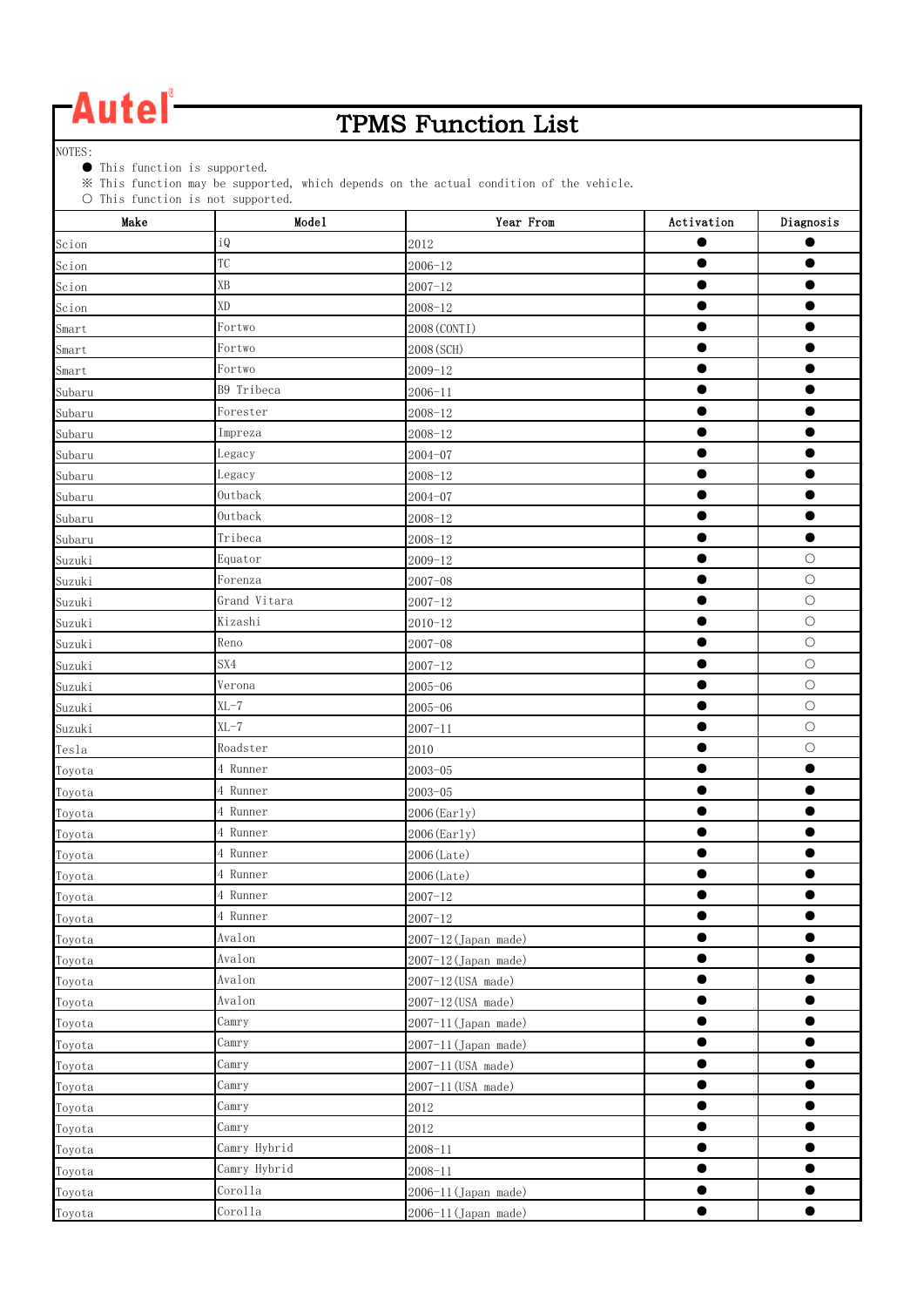### TPMS Function List

NOTES:

● This function is supported.

※ This function may be supported, which depends on the actual condition of the vehicle.

| Make   | $\cup$ Inis function is not supported.<br>Mode1 | Year From            | Activation | Diagnosis |
|--------|-------------------------------------------------|----------------------|------------|-----------|
| Toyota | Corolla                                         | 2006-11 (USA made)   |            |           |
| Toyota | Corolla                                         | 2006-11 (USA made)   | ●          |           |
| Toyota | FJ Cruiser                                      | $2008 - 12$          |            |           |
| Toyota | FJ Cruiser                                      | $2008 - 12$          |            |           |
| Toyota | Highlander                                      | $2007 - 12$          |            |           |
| Toyota | Highlander                                      | $2007 - 12$          |            |           |
| Toyota | Highlander Hybrid                               | $2008 - 12$          |            |           |
| Toyota | Highlander Hybrid                               | $2008 - 12$          | $\bullet$  | ●         |
| Toyota | Land Cruiser                                    | 2005                 |            |           |
| Toyota | Land Cruiser                                    | 2005                 |            |           |
| Toyota | Land Cruiser                                    | 2006                 |            |           |
| Toyota | Land Cruiser                                    | 2006                 |            |           |
| Toyota | Land Cruiser                                    | 2007 (Early)         |            |           |
| Toyota | Land Cruiser                                    | 2007 (Early)         |            |           |
| Toyota | Land Cruiser                                    | 2007 (Late)          | $\bullet$  | $\bullet$ |
| Toyota | Land Cruiser                                    | 2007 (Late)          |            |           |
| Toyota | Matrix                                          | 2007-11 (Japan made) | ●          |           |
| Toyota | Matrix                                          | 2007-11 (Japan made) |            |           |
| Toyota | Matrix                                          | 2007-11 (USA made)   |            |           |
| Toyota | Matrix                                          | 2007-11 (USA made)   |            |           |
| Toyota | Prius                                           | $2006 - 12$          |            |           |
| Toyota | Prius                                           | $2006 - 12$          |            |           |
| Toyota | RAV4                                            | 2006                 |            | ▬         |
| Toyota | RAV4                                            | 2006                 |            |           |
| Toyota | RAV4                                            | $2007 - 12$          |            |           |
| Toyota | RAV4                                            | $2007 - 12$          |            |           |
| Toyota | Sequoia                                         | 2004-07 (Alloy)      |            |           |
| Toyota | Sequoia                                         | 2004-07 (Alloy)      |            |           |
| Toyota | Sequoia                                         | 2004-07 (Steel)      |            |           |
| Toyota | Sequoia                                         | 2004-07 (Steel)      |            |           |
| Toyota | Sequoia                                         | 2008 (Alloy)         | $\bullet$  |           |
| Toyota | Sequoia                                         | 2008 (Alloy)         |            |           |
| Toyota | Sequoia                                         | 2008(Steel)          | O          |           |
| Toyota | Sequoia                                         | 2008(Steel)          | $\bullet$  | $\bullet$ |
| Toyota | Sequoia                                         | $2009 - 12$          | $\bullet$  | $\bullet$ |
| Toyota | Sequoia                                         | $2009 - 12$          | $\bullet$  | $\bullet$ |
| Toyota | Sienna                                          | $2006 - 12$          | $\bullet$  | 0         |
| Toyota | Sienna                                          | $2006 - 12$          | $\bullet$  | $\bullet$ |
| Toyota | Solara                                          | 2006-11(改动)          | ●          | ●         |
| Toyota | Solara                                          | 2006-11 (改动)         | $\bullet$  |           |
| Toyota | Tacoma                                          | 2005 (Alloy)         | œ          |           |
| Toyota | Tacoma                                          | 2005 (Alloy)         | $\bullet$  | $\bullet$ |
| Toyota | Tacoma                                          | 2005(Steel)          | $\bullet$  | $\bullet$ |
| Toyota | Tacoma                                          | 2005(Steel)          | $\bullet$  | ●         |
| Toyota | Tacoma                                          | 2006 Early (Alloy)   | œ          |           |
| Toyota | Tacoma                                          | 2006 Early (Alloy)   | $\bullet$  | $\bullet$ |
| Toyota | Tacoma                                          | 2006 Late (Alloy)    | $\bullet$  | $\bullet$ |
|        |                                                 |                      |            |           |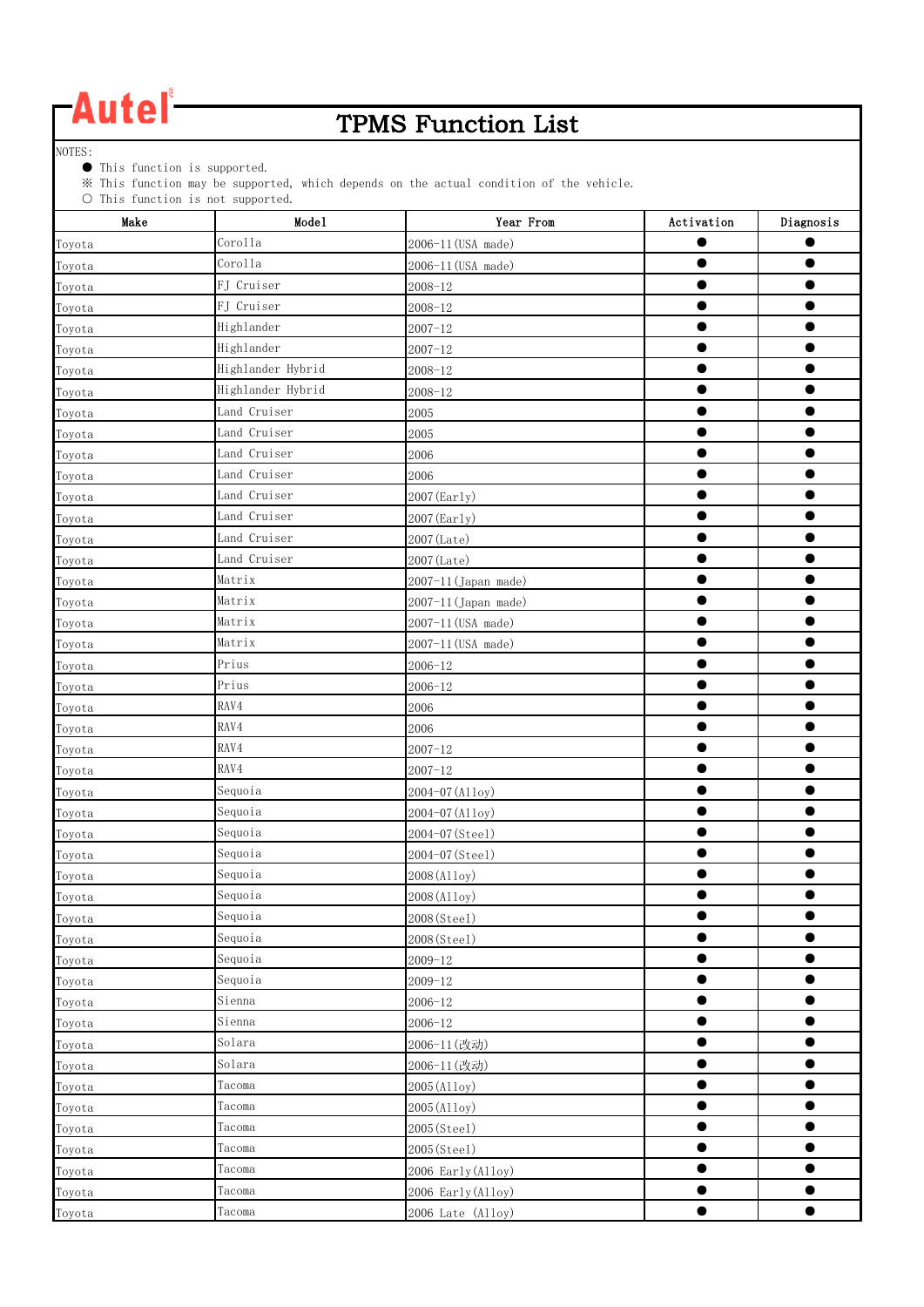

### TPMS Function List

NOTES:

● This function is supported.

※ This function may be supported, which depends on the actual condition of the vehicle.

| $\cup$ inis function is not supported.<br>Make | Mode1                | Year From         | Activation | Diagnosis  |
|------------------------------------------------|----------------------|-------------------|------------|------------|
| Toyota                                         | Tacoma               | 2006 Late (Alloy) |            |            |
| Toyota                                         | Tacoma               | 2006(Steel)       |            |            |
| Toyota                                         | Tacoma               | 2006(Steel)       |            |            |
| Toyota                                         | Tacoma               | 2007-12 (Alloy)   |            |            |
| Toyota                                         | Tacoma               | 2007-12 (Alloy)   |            |            |
| Toyota                                         | Tacoma               | 2007-12 (Steel)   |            |            |
| Toyota                                         | Tacoma               | 2007-12 (Steel)   |            |            |
| Toyota                                         | Tundra               | 2005 (Alloy)      | ●          |            |
| Toyota                                         | Tundra               | 2005 (Alloy)      | $\bullet$  |            |
| Toyota                                         | Tundra               | 2005(Steel)       | ●          |            |
| Toyota                                         | Tundra               | 2005(Steel)       |            |            |
| Toyota                                         | Tundra               | 2006 (Alloy PAC)  | ●          | 0          |
| Toyota                                         | Tundra               | 2006 (Alloy PAC)  |            |            |
| Toyota                                         | Tundra               | 2006(Alloy TRW)   |            |            |
| Toyota                                         | Tundra               | 2006(Alloy TRW)   |            |            |
| Toyota                                         | Tundra               | 2006(Steel PAC)   | ●          |            |
| Toyota                                         | Tundra               | 2006(Steel PAC)   |            |            |
| Toyota                                         | Tundra               | 2006(Steel TRW)   |            |            |
| Toyota                                         | Tundra               | 2006(Steel TRW)   |            |            |
| Toyota                                         | Tundra               | 2007-11 (Alloy)   | $\bullet$  |            |
| Toyota                                         | Tundra               | 2007-11 (Alloy)   | $\bullet$  |            |
| Toyota                                         | Tundra               | 2007-11 (Steel)   |            |            |
| Toyota                                         | Tundra               | 2007-11 (Steel)   |            |            |
| Toyota                                         | Venza                | $2009 - 12$       |            |            |
| Toyota                                         | Venza                | $2009 - 12$       |            |            |
| Toyota                                         | Yaris                | $2007 - 11$       |            |            |
| Toyota                                         | Yaris                | $2007 - 11$       |            |            |
| Toyota                                         | Yaris                | 2012              |            |            |
| Toyota                                         | Yaris                | 2012              |            |            |
| Toyota                                         | Land Cruiser         | $2008 - 11$       |            |            |
| Toyota                                         | Land Cruiser         | $2008 - 11$       |            | $\bullet$  |
| Volkswagen                                     | ${\tt Beetle}$       | $2007 - 11$       |            | $\bigcirc$ |
| Volkswagen                                     | CC                   | $2009 - 11$       | $\bullet$  | $\bigcirc$ |
| Volkswagen                                     | CC                   | 2012              |            | $\bigcirc$ |
| Volkswagen                                     | <b>EOS</b>           | $2007 - 12$       | $\bullet$  | $\bigcirc$ |
| Volkswagen                                     | $\operatorname{GLI}$ | $2008 - 11$       | $\bullet$  | $\bigcirc$ |
| Volkswagen                                     | Golf                 | $2010 - 11$       | $\bullet$  | $\bigcirc$ |
| Volkswagen                                     | GTI                  | $2006 - 11$       | $\bullet$  | $\bigcirc$ |
| Volkswagen                                     | Jetta                | $2006 - 11$       | $\bullet$  | $\bigcirc$ |
| Volkswagen                                     | Passat               | $2006 - 10$       | 0          | $\bigcirc$ |
| Volkswagen                                     | Passat               | 2011              | $\bullet$  | $\bigcirc$ |
| Volkswagen                                     | Phaeton              | 2003-07 (315)     | $\bullet$  | $\bigcirc$ |
| Volkswagen                                     | Phaeton              | 2003-07 (433)     | $\bullet$  | $\bigcirc$ |
| Volkswagen                                     | Phaeton              | $2008 - 11$       | $\bullet$  | $\bigcirc$ |
| Volkswagen                                     | <b>R32</b>           | $2008 - 11$       | $\bullet$  | $\bigcirc$ |
| Volkswagen                                     | Rabbit               | $2006 - 09$       |            | $\bigcirc$ |
| Volkswagen                                     | Routan               | $2009 - 10$       | $\bullet$  | $\bigcirc$ |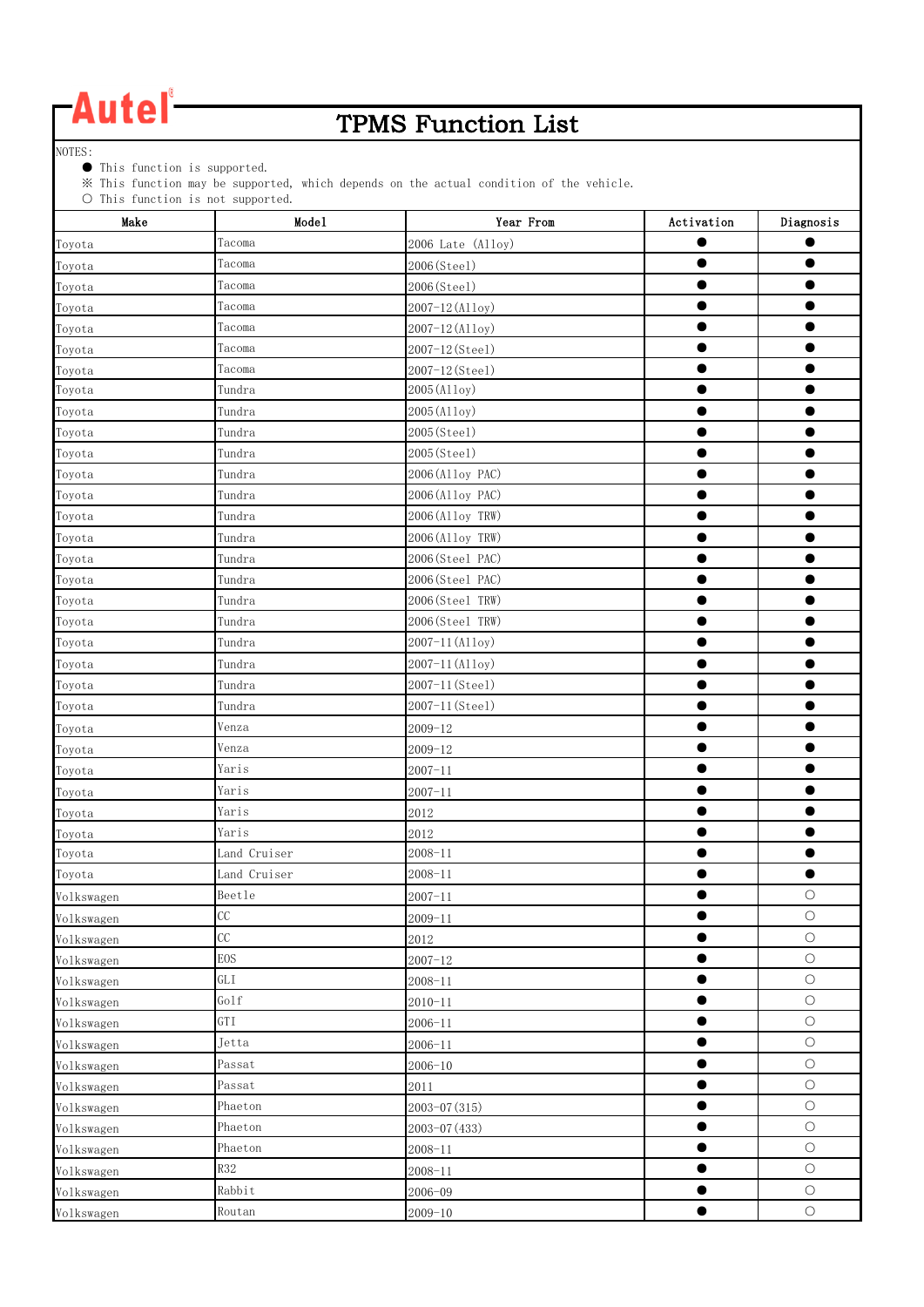### TPMS Function List

NOTES:

● This function is supported.

※ This function may be supported, which depends on the actual condition of the vehicle.

| $\circ$ into tunction is not supported.<br>Make | Mode1                | Year From      | Activation | Diagnosis  |
|-------------------------------------------------|----------------------|----------------|------------|------------|
| Volkswagen                                      | Routan               | $2011 - 12$    | œ          | $\circ$    |
| Volkswagen                                      | Tiguan               | $2009 - 11$    | 0          | $\bigcirc$ |
| Volkswagen                                      | Tiguan               | 2012           | $\bullet$  | $\bigcirc$ |
| Volkswagen                                      | Touareg              | $2002 - 06$    | 0          | $\bigcirc$ |
| Volkswagen                                      | Touareg <sub>2</sub> | $2007 - 11$    | $\bullet$  | $\bigcirc$ |
| Volkswagen                                      | Touareg <sub>2</sub> | 2012           | $\bullet$  | $\bigcirc$ |
| Volvo                                           | C30                  | 2007           | $\bullet$  | $\bigcirc$ |
| Volvo                                           | C30                  | 2008           |            | $\bullet$  |
| Volvo                                           | C30                  | 2009           | $\bullet$  | $\bullet$  |
| Volvo                                           | C30                  | $2010 - 12$    | $\bullet$  | $\bigcirc$ |
| Volvo                                           | C70                  | 2007           |            | $\bigcirc$ |
| Volvo                                           | C70                  | 2008           |            | $\bullet$  |
| Volvo                                           | C70                  | 2009           | $\bullet$  | $\bullet$  |
| Volvo                                           | C70                  | $2010 - 12$    | $\bullet$  | $\bigcirc$ |
| $V_01v_0$                                       | <b>S40</b>           | 2007           | ●          | $\bigcirc$ |
| Volvo                                           | <b>S40</b>           | 2008           | $\bullet$  | $\bullet$  |
| Volvo                                           | <b>S40</b>           | 2009           | $\bullet$  | $\bullet$  |
| Volvo                                           | <b>S40</b>           | $2010 - 12$    | ●          | $\bigcirc$ |
| Volvo                                           | <b>S60</b>           | 2004           |            | $\bigcirc$ |
| Volvo                                           | <b>S60</b>           | 2005           |            |            |
| Volvo                                           | <b>S60</b>           | 2006           | e          |            |
| Volvo                                           | <b>S60</b>           | 2007           |            |            |
| Volvo                                           | <b>S60</b>           | 2008(clamp in) |            |            |
| Volvo                                           | <b>S60</b>           | 2008(snap in)  | $\bullet$  | $\bullet$  |
| Volvo                                           | <b>S60</b>           | 2009           | $\bullet$  | $\bullet$  |
| Volvo                                           | <b>S60</b>           | 2010           | $\bullet$  | $\bigcirc$ |
| Volvo                                           | <b>S60</b>           | $2011 - 12$    |            | $\bigcirc$ |
| Volvo                                           | <b>S80</b>           | 2004           | $\bullet$  | $\bigcirc$ |
| Volvo                                           | <b>S80</b>           | 2005           | ●          | $\bullet$  |
| Volvo                                           | <b>S80</b>           | 2006           | ●          | ●          |
| Volvo                                           | <b>S80</b>           | 2007           |            |            |
| $V_01v_0$                                       | <b>S80</b>           | 2008           | $\bullet$  | $\bullet$  |
| Volvo                                           | <b>S80</b>           | 2009           | $\bullet$  | $\bullet$  |
| Volvo                                           | <b>S80</b>           | 2010-2012      | $\bullet$  | $\bigcirc$ |
| Volvo                                           | V50                  | 2007           | $\bullet$  | $\bigcirc$ |
| Volvo                                           | V50                  | 2008           | $\bullet$  | $\bullet$  |
| Volvo                                           | V50                  | 2009           | $\bullet$  | $\bullet$  |
| Volvo                                           | V50                  | $2010 - 11$    | $\bullet$  | $\bigcirc$ |
| Volvo                                           | <b>V70</b>           | 2004           | $\bullet$  | $\bigcirc$ |
| $V_01v_0$                                       | V70                  | 2005           | $\bullet$  | $\bullet$  |
| Volvo                                           | <b>V70</b>           | 2006           | $\bullet$  | $\bullet$  |
| Volvo                                           | V70                  | 2007           | $\bullet$  | $\bullet$  |
| Volvo                                           | V70                  | 2008           | $\bullet$  | $\bullet$  |
| $V_01v_0$                                       | V70                  | 2009           | $\bullet$  | $\bullet$  |
| Volvo                                           | V70                  | $2010 - 12$    | $\bullet$  | $\circ$    |
| Volvo                                           | XC60                 | 2009           | O          | $\bullet$  |
| Volvo                                           | XC60                 | 2010           | $\bullet$  | $\bigcirc$ |